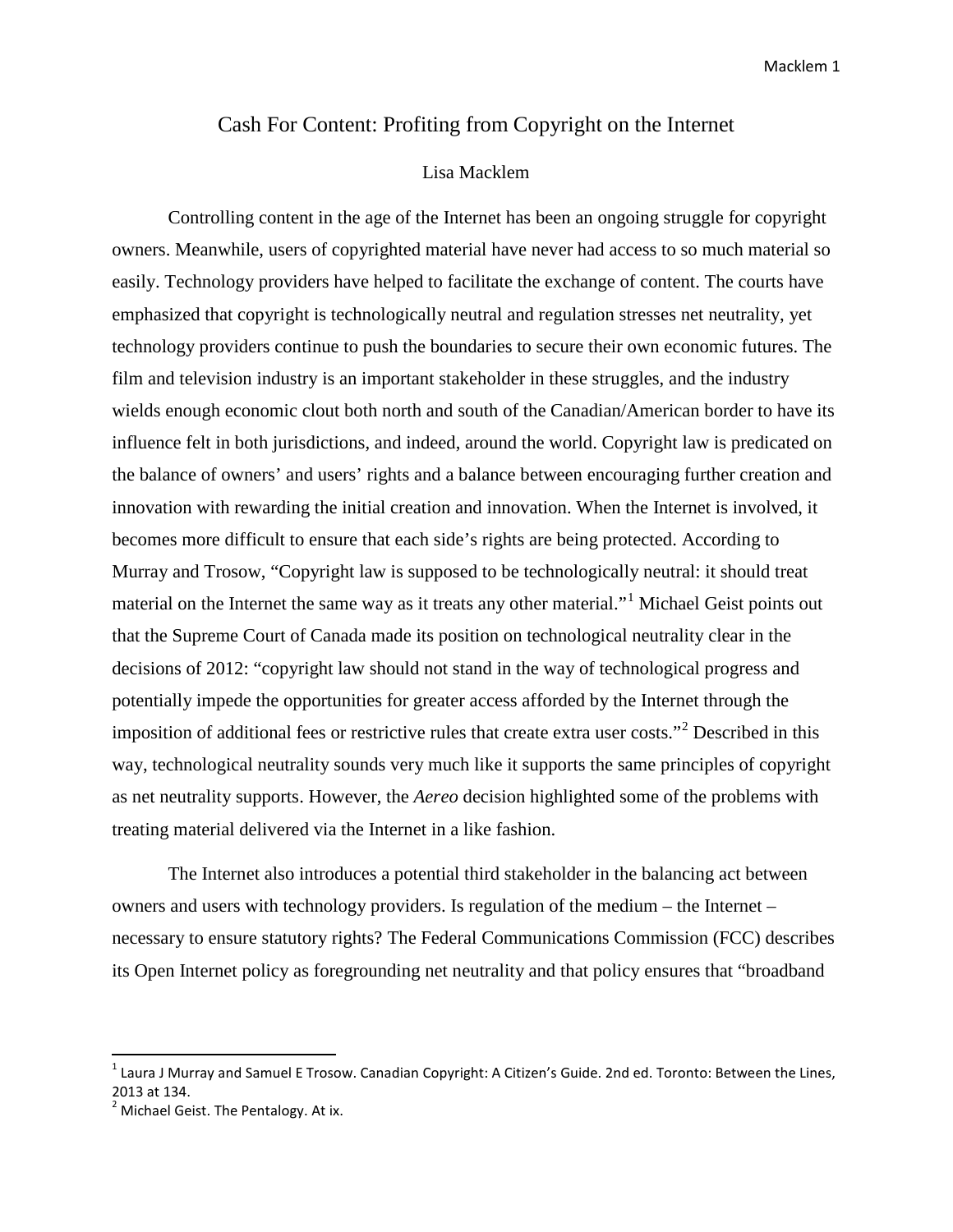providers cannot block, throttle or create special 'fast lanes' for that content."<sup>[3](#page-1-0)</sup> Most recently, the American government has used the analogy of comparing the Internet to any public utility to justify the FCC's recent regulatory changes. Rulings by the CRTC in Canada also support the concept of net neutrality. The FCC states that its "Open Internet rules are designed to protect free expression and innovation on the Internet and promote investment in the nation's broadband networks."<sup>[4](#page-1-1)</sup> This would seem to favor users' rights and affordable access to content. Recent cases, including *American Broadcasting Companies Inc. v Aereo, Inc., F/K/A Bamboom Labs, Inc.,* 134 S. Ct. 2498, 2507 (2014) in the United States and *Entertainment Software Association v. Society of Composers, Authors and Music Publishers of Canada*, 2012 SCC 34, [2012] 2 SCR 231 in Canada, emphasize technological neutrality in their decisions. On both sides of the border, the move of traditional television and other entertainment into the digital environment has spurred litigation and regulatory change. This paper will examine how technology providers fit in to the traditional landscape of copyright, primarily thought of in terms of owners' and users' rights. Do technology providers deserve a piece of the copyright pie for helping to foster innovation and creativity?

This paper will focus on the roles of net neutrality and technological neutrality as attempts to maintain the status quo between users and owners of copyrighted works in the digital environment. The first part of this paper will look at the traditional tensions of copyright, particularly in light of content delivery via the Internet. The second part will look at the economic factors at play. Next, the paper will examine the principal of technological neutrality, and the fourth section will focus on commitments to net neutrality. Finally, the fifth section will examine how these issues have played out in the courts. The conclusion will assess whether current approaches to copyright are still promoting traditional rationales or whether a new approach needs to be found that better incorporates content delivered via the Internet.

#### Basic Tensions in Copyright and Internet Law

Copyright is predicated on a balance of rights that both rewards creators and encourages further innovation and creation. The shift of traditional media such as film and television to the

<span id="page-1-1"></span><span id="page-1-0"></span><sup>&</sup>lt;sup>3</sup> FCC: Consumer Help Center. https://consumercomplaints.fcc.gov/hc/en-us/articles/204231404-Open-Internet 4 *Ibid*.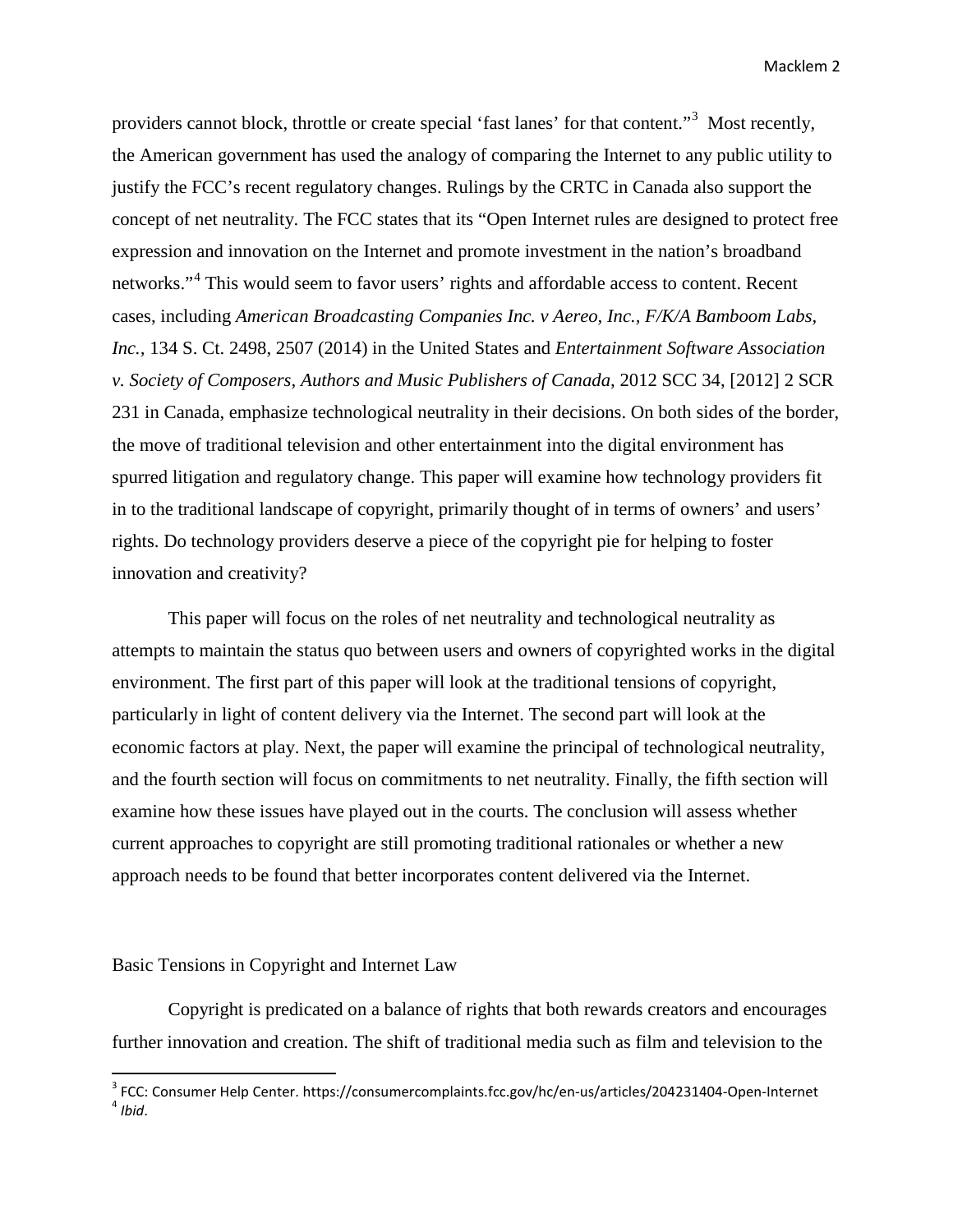online environment has created a number of challenges to copyright law in terms of the technology used to facilitate that move. Trisha Meyer points out that "there is a clash between the approaches that copyright and the Internet take toward information: copyright protects while the Internet distributes."[5](#page-2-0) Copyright and Patent Law in particular were crafted to help foster creation and innovation. These concepts were considered important enough to be entrenched in the American Constitution: "To promote the Progress of Science and useful Arts, by securing for limited Times to Authors and Inventors the exclusive Right to their respective Writings and Discoveries."[6](#page-2-1) Justice Binnie writing the judgment for the Supreme Court of Canada in *Theberge v Galerie D'Art* stated,

The *Copyright Act* is usually presented as a balance between promoting the public interest in the encouragement and dissemination of works of the arts and intellect and obtaining a just reward for the creator (or, more accurately, to prevent someone other than the creator from appropriating whatever benefits may be generated).<sup>[7](#page-2-2)</sup>

Binnie goes on to stress the need for finding a balance between allowing for a just reward for the creator and allowing for the user to be able to do what he or she wants to with his or her purchase – to 'get their money's worth' if you will. In addition, as Vaver points out, "On the economic plane, patents and copyrights are supposed to encourage work to be disclosed to the public to increase society's pool of ideas and knowledge."[8](#page-2-3) Jenny Lynn Sheridan states that "[t]o advance the public good of copyright, namely encouragement of learning and advancement of knowledge, the access to all material is required ex ante to the creation process, rather than a portion of it ex post to the creation process."[9](#page-2-4) These tensions between owners' and users' rights and between rewarding creation and promoting innovation have existed as long as Intellectual Property rights have.

Both Canadian and American Copyright regimes can be traced back to the Statute of Anne in 17[10](#page-2-5).<sup>10</sup> Prior to the Statute of Anne, book publishers had been granted a series of monopolies beginning in 1557 because of the introduction of the printing press: "To aid in controlling a dangerous new technology, [the Crown] granted a publishing monopoly... to the

<span id="page-2-0"></span><sup>&</sup>lt;sup>5</sup> Trisha Meyer. "Graduate Response In France: The Clash of Copyright and the Internet." Journal of Information Policy 2 (2012) at 107.

<span id="page-2-2"></span><span id="page-2-1"></span>

<sup>&</sup>lt;sup>6</sup> American Constitution, Article I, Section 8, Clause 8.<br><sup>7</sup> Théberge v Galerie d'Art du Petit Champlain Inc [2002] 2 S.C.R. 336, 2002 SCC 34 at para 30.

<span id="page-2-4"></span>

<span id="page-2-3"></span><sup>&</sup>lt;sup>8</sup> David Vaver. Copyright Law. Toronto: Irwin Law, 2000 at 9.<br><sup>9</sup> Jennifer Lynn Sheridan. "Knowledge Principle." VAND J ENT & TECH L. 17:1 39 at 78.<br><sup>10</sup> See both Vaver *ibid.*. and *supra* note 1.

<span id="page-2-5"></span>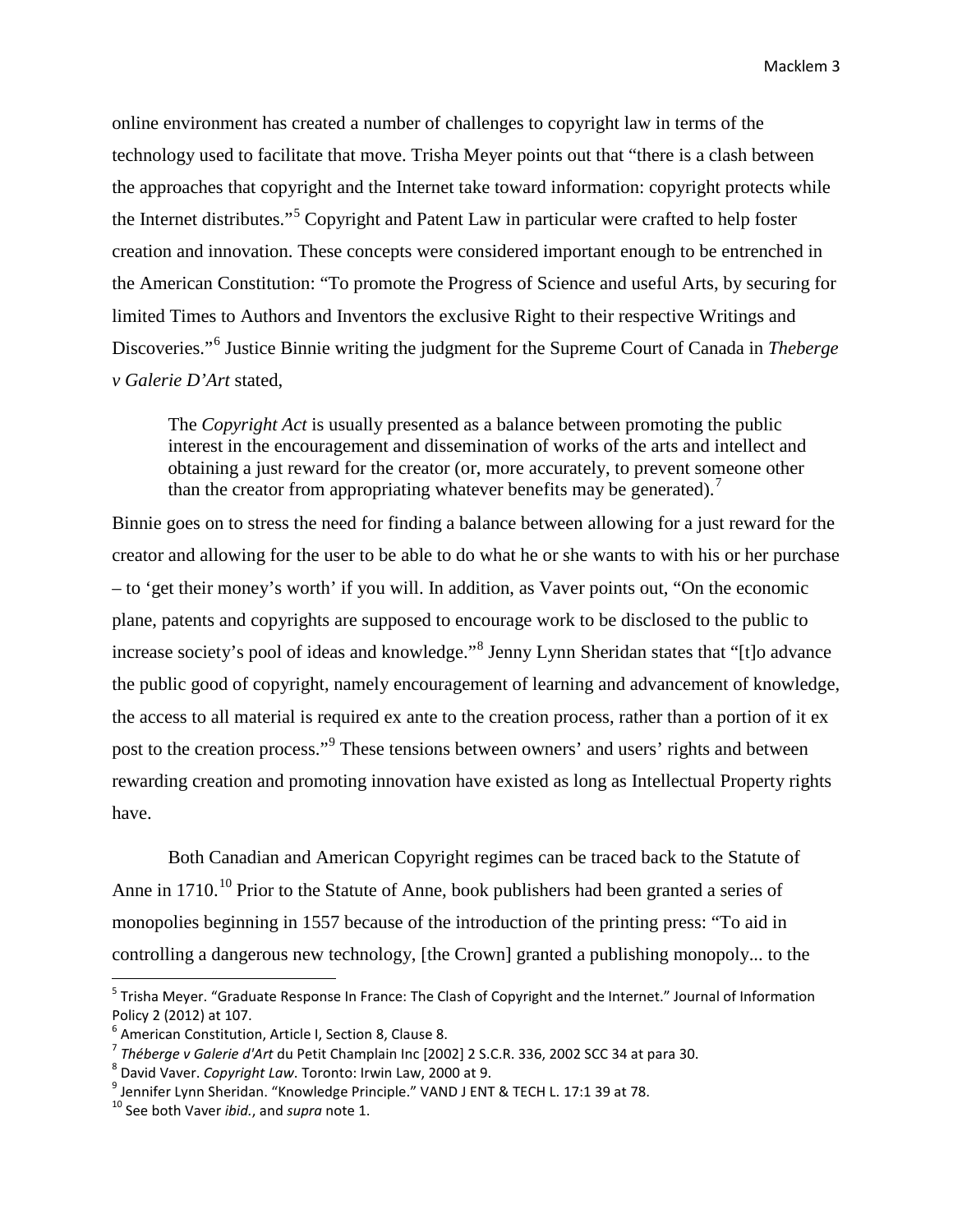Stationers' Company, a group of London printers and booksellers who could be relied upon to censor works in exchange for large profits."[11](#page-3-0) The Crown was interested in preventing the spread of seditious works. As becomes apparent in tracing changes to Copyright Law, there were other forces at work in addition to basic economics driving changes. In 1710, the Enlightenment in England helped to spur a greater emphasis on author's rights. These translate into owner's rights, but still give first sale to the author, who can license rights to others. Posner points to the differences between "tangible" property and intellectual property:

the differences are so great that the very term "intellectual property" disguises some compelling reasons for not regarding inventions, trade names, trade secrets, and expressive media, such as movies and novels, as property at all, but rather as sui generis fruits of mental inquiry and creation, sometimes requiring legal protection, but legal protection unlike that given to tangible property.<sup>[12](#page-3-1)</sup>

Posner's use of tangible to distinguish "physical" property from intellectual property is somewhat problematic when one considers the requirements within the US *Copyright Act* for copyrightable works: "Copyright protection subsists, in accordance with this title, in original works of authorship fixed in any tangible medium of expression."<sup>13</sup> This passage from the *Copyright Act* also highlights the importance of technology to facilitate that fixation, and hence, the integral role that technology plays. Posner is writing about American Copyright law. In Canada, the fixation requirement comes from case law rather than statute, but is nonetheless, still an important consideration.<sup>[14](#page-3-3)</sup>

The fixation in a tangible medium like a book or DVD seems more like "real" property because one can hold them in one's hand. Posner goes on to differentiate intellectual property from physical property: "Intellectual property is an example of what economists call a 'public good,' meaning a good that can be consumed without reducing any other person's consumption of it. Physical property is much more like a private good."[15](#page-3-4) "Real" property, like a parcel of land, is a single thing but Intellectual Property differs through mass production, and hence the right to control copying of the original. Jonathan M Rotter suggest that copyright "protects art

<span id="page-3-2"></span>

<span id="page-3-1"></span><span id="page-3-0"></span><sup>&</sup>lt;sup>11</sup> Murray and Trosow, *ibid.*, at 17.<br><sup>12</sup> Richard A Posner. *Economic Analysis of Law*. 9th ed. New York: Wolters Kluwer Law & Business, 2014 at 401.<br><sup>13</sup> 17 US Code §102(a). Posner uses *sui generis* in its more gener peculiar" rather than the term of art specific to Intellectual Property law. Black's Law Dictionary. 8th ed. Toronto: Thompson, 2004 at 1475. <sup>14</sup> *Supra* note 1 at 42. <sup>15</sup> *Supra* note 11 at 402.

<span id="page-3-3"></span>

<span id="page-3-4"></span>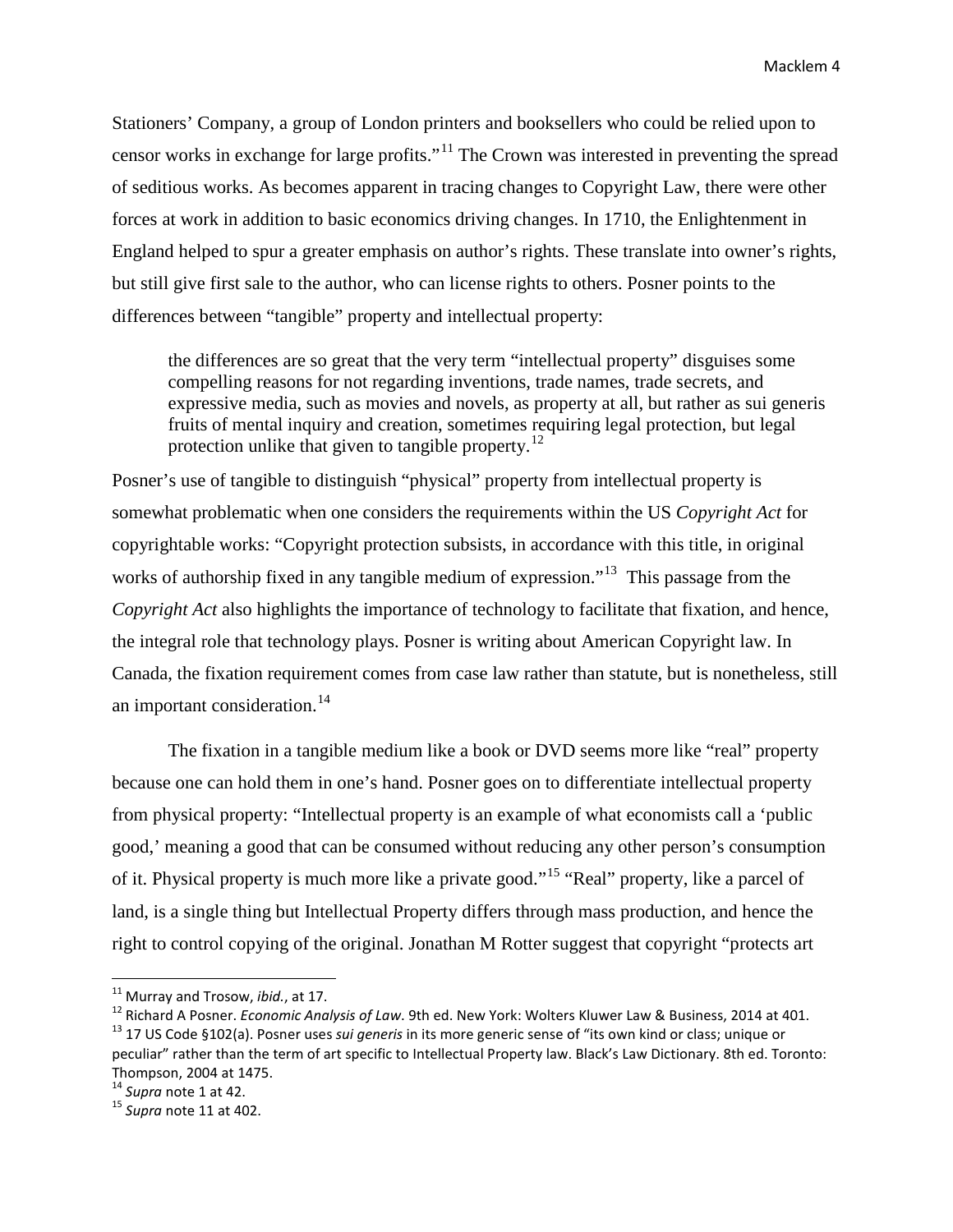from the technology of mass reproduction."[16](#page-4-0) In Rotter's discussion of art, he emphasizes that "protection here is not a function of the status of the work as art, but as the status of the work as expression."<sup>[17](#page-4-1)</sup> The move to digital distribution over the Internet differs from the distribution of the content on DVDs by removing that physical object. Technology can challenge the perceptions of the fixation. Fear of technology and monopolies are still problematic today in relation to copyright. Technology that allows for mass production, like the printing press in 1557 or the Internet today, threaten owners ability to control and thereby profit from their Intellectual Property.

Trisha Meyer identifies four basic rationales for copyright: natural law, cultural works are "intrinsically linked" to the creator; just reward for labor; stimulus for creativity; and social requirements to spread creations for the enrichment of both the creator and society in general.<sup>[18](#page-4-2)</sup> She also points out that "Holders and users of copyright will have very different definitions of where this balance between interests lies."<sup>[19](#page-4-3)</sup> Meyer also points out that "copyright has steadily increased in importance because information is a valuable economic asset."<sup>[20](#page-4-4)</sup> Economic incentives are at odds with the traditional impetus of the Internet which was initially designed to facilitate communication within academic and military communities. According to Meyer, the four rationales for the Internet are pursuit of science, technology sharing, social interaction and symbolic belonging, and entrepreneurship.<sup>[21](#page-4-5)</sup> This fourth sphere unlike the previous three introduces an economic element to the Internet, which began as a free and open space through which to communicate. Meyer points out that "[t]ensions arise between social and economic uses of the Internet, in particular when it may not be economically efficient or profitable to maintain an open, cooperative, flexible, and decentralized space."<sup>[22](#page-4-6)</sup> However, the basic tenants of copyright and the Internet begin at odds. Copyright relies on protection while the Internet encourages distribution of information. Increasingly, however, the Internet has been seen

<span id="page-4-0"></span> <sup>16</sup> Jonathan M Rotter, "Law, Economics, Technology, and the Social Construction of Art." *The Journal of Arts Management, Law, and Society*. 37.4 281 at 295.<br><sup>17</sup> *Ibid.*, at 286.<br><sup>18</sup> *Supra* note 5 at 109.<br><sup>20</sup> *Ibid.*, at 112.<br><sup>21</sup> *Ibid.*, at 110-1.<br><sup>22</sup> *Ibid.*, at 111.

<span id="page-4-1"></span>

<span id="page-4-2"></span>

<span id="page-4-3"></span>

<span id="page-4-5"></span><span id="page-4-4"></span>

<span id="page-4-6"></span>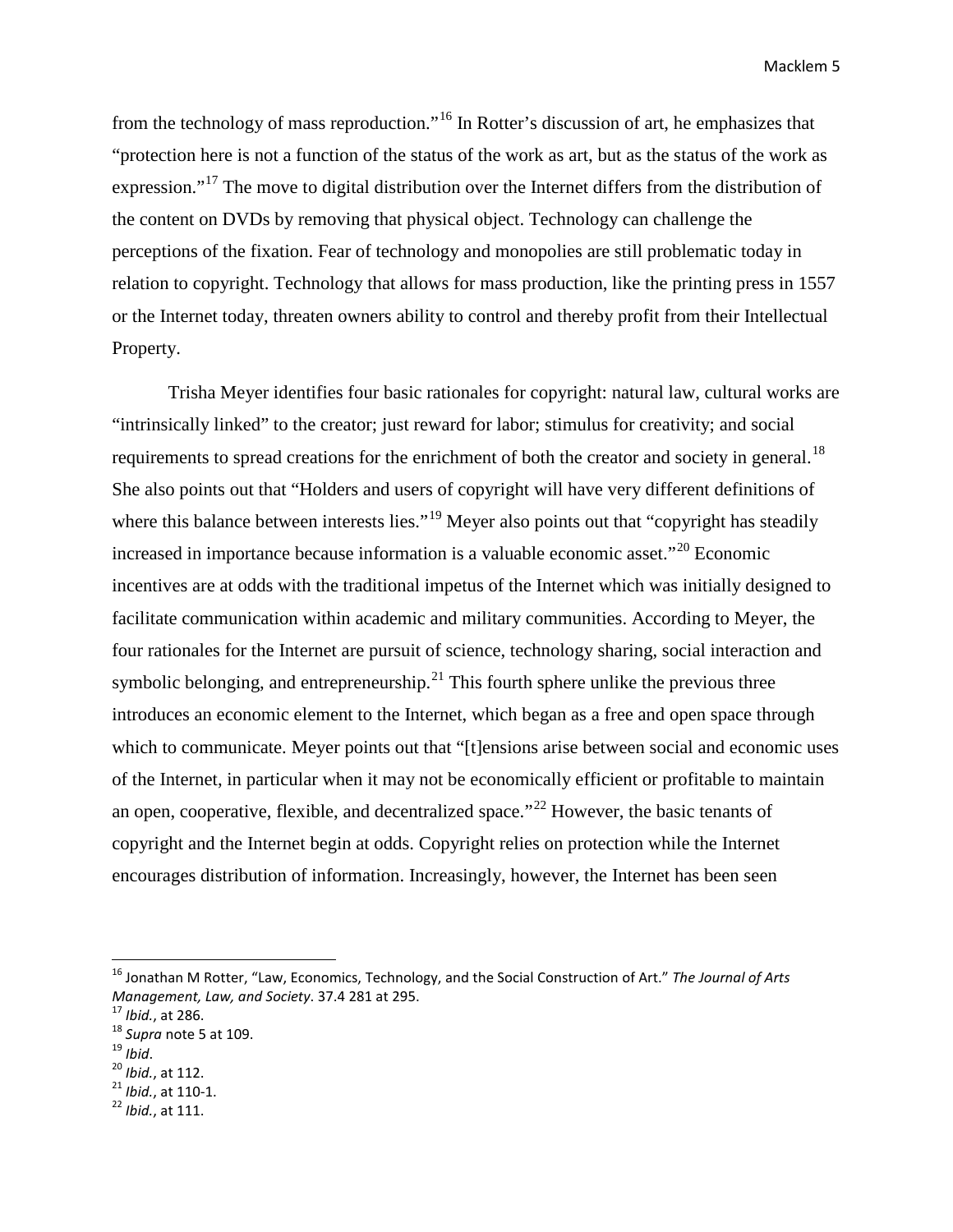primarily through the fourth rationale as a vehicle of commerce and entrepreneurship, making economics an important factor in its use too.

#### A Closer Look at Economics, the Law and Copyright

Economics is more than simply the study of wealth transfer, making economic influences on technology and the law difficult to unpack. Cole and Grossman point out that "[t]o the extent that economics is a study of human behavior, decision making , or choice, it is easy to see that incentives for behaving (or not behaving) in a certain way, or for making one choice or decision rather than another, is of central importance."<sup>[23](#page-5-0)</sup> Trosow points to "the interdependent" relationship between law, technology, and society, [in which he is] not sure where to place the consideration of economic issues."<sup>[24](#page-5-1)</sup> Schumpeter placed technology at the centre of his economic theory and states that "crises may or may not be capable of a purely economic explanation."<sup>[25](#page-5-2)</sup> According to Posner, it is useful to make the assumption, "that human beings are rational maximizers of their satisfactions. This implies that people respond to incentives so that if a person's surroundings change in such a way that he could increase his satisfaction by altering his behavior, he will do so."<sup>[26](#page-5-3)</sup> People may adopt new technology for numerous reasons, other than monetary ones, such as that technology increases their satisfaction by providing information more quickly and conveniently or because it connects them to others who have already adopted that technology. In the realm of entertainment content on the Internet, a person may choose to pirate material if that material is less expensive to obtain or is the only way that they can access that material. Increasingly, people are "cutting the chord" and not subscribing to traditional cable companies. They still want to obtain that content, however.

Both Posner and Schumpeter provide useful touchstones for looking at the intersection of technology and economics. Posner outlines four fundamental principles of economics: the law of

<span id="page-5-0"></span> <sup>23</sup> Daniel H Cole and Peter Z Grossman. *Principles of Law & Economi*cs. 2nd ed. New York: Wolters Kluwer, 2011 at 1.

<span id="page-5-1"></span><sup>24</sup> Samuel Trosow. "Law and Technology Theory: Bringing in Some Economic Analysis." *Bulletin of Science, Technology & Society.* 30.1 (2010) at 31.<br><sup>25</sup> Joseph A Schumpeter. *The Theory of Economic Development*. New Brunswick, NJ: Transaction Publishers, 1983 at

<span id="page-5-2"></span><sup>218.</sup> Crisis occur during the cycles of development when the general equilibrium of the economic system is disrupted.

<span id="page-5-3"></span><sup>26</sup> *Supra* note 12 at 4-5.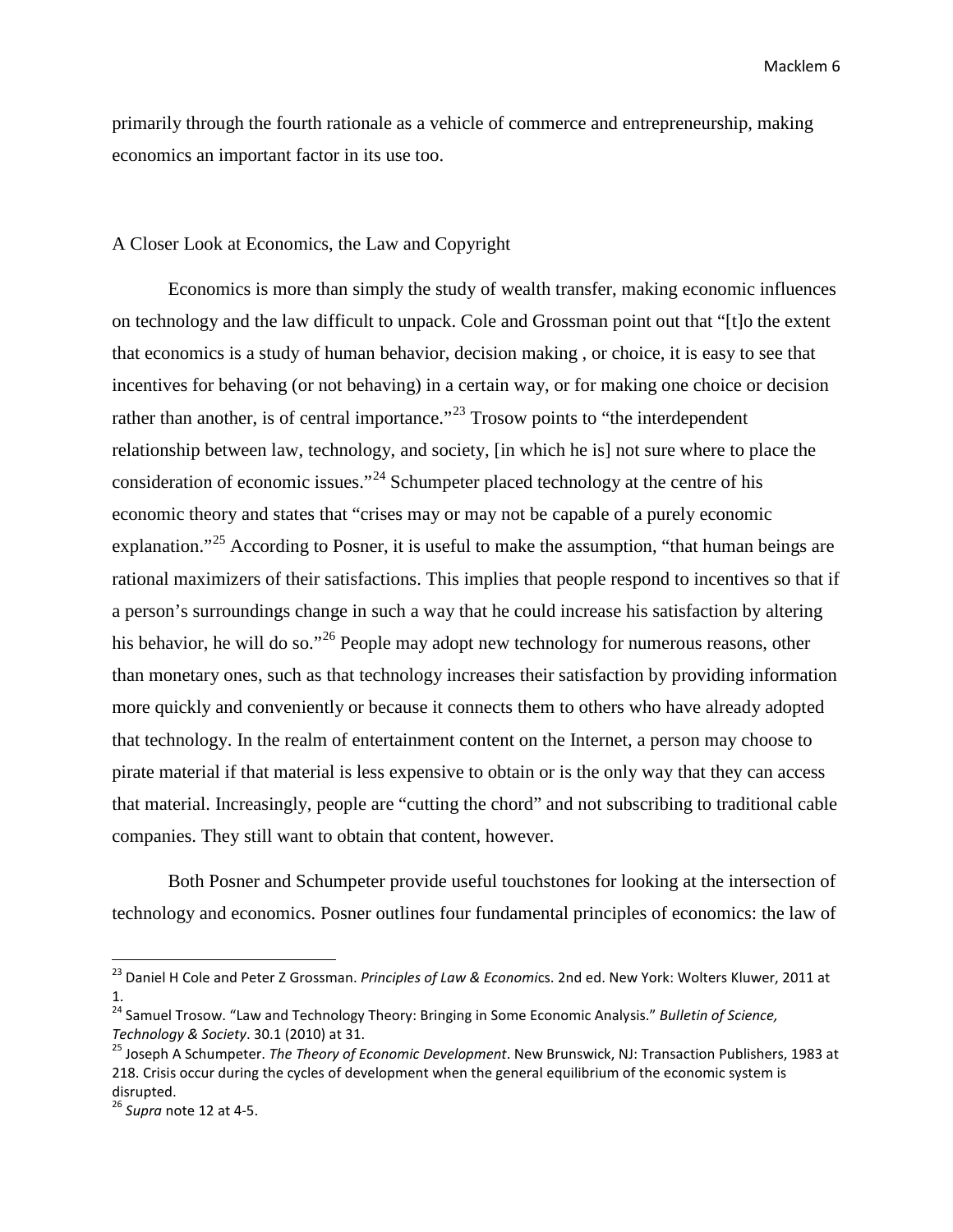demand, opportunity cost, the tendency of resources to gravitate toward their most valuable use, and equilibrium. Schumpeter posits that "[e]conomic processes are accordingly divisible into three different classes: into the processes of the circular flow, into those of development, and into those which impede the latter's undisturbed course."<sup>[27](#page-6-0)</sup> Salzberger describes Schumpeter's theory as being more evolutionary than "the traditional neoclassical microeconomics equilibrium paradigm."[28](#page-6-1) While the two theories mesh well, it is necessary to consider them separately.

Posner's theory covers a number of basic economic concepts. The law of demand suggests that "an inverse relation between price charged and quantity demanded" exists so that if the price rises, the quantity decreases, for instance.<sup>[29](#page-6-2)</sup> Posner points out that the "Law of Demand" doesn't operate just on goods with explicit prices."<sup>[30](#page-6-3)</sup> There are important factors that will effect the relationship. For instance, inflation will cause the price of all goods to rise without any change to quantity. However, in general, people will pay more to get what they want if that item is hard to get. The price is not simply the monetary amount of the item. One also has to factor in the cost in time and effort to locate a substitute or to acquire the original. Going back to the piracy example, if one cannot find a non-infringing copy at a price one can afford or in the time frame one wants, that person may turn to a cheaper infringing copy.

An alternative price, according to Posner, results from using resources for a secondary purpose: "A social cost diminishes the wealth of society; a private cost rearranges that wealth."<sup>[31](#page-6-4)</sup> The Coase Theorem is "the most celebrated application of the opportunity cost in the economic analysis of law."[32](#page-6-5) Coase is particularly appropriate in this area because the theorem was originally predicated on the allotment and regulation of radio frequencies – a new technology which impacted the dissemination of copyrighted content, in this case music. Posner explains that Coase's theorem posits "if transactions are costless, the initial assignment of a property right will not affect the ultimate use of the property."<sup>[33](#page-6-6)</sup> Coase argued against regulation of the

<span id="page-6-5"></span>

<span id="page-6-1"></span><span id="page-6-0"></span><sup>&</sup>lt;sup>27</sup> Supra note 25 at 218.<br>
<sup>28</sup> Eli M Salzberger, ed. *Law and Economics of Innovation*. Cheltenham, UK: Edward Elgar, 2012 at xi.<br>
<sup>29</sup> Supra note 12 at 5.<br>
<sup>30</sup> Ibid.<br>
<sup>31</sup> Ibid., at 8.<br>
<sup>32</sup> Ibid.

<span id="page-6-2"></span>

<span id="page-6-3"></span>

<span id="page-6-4"></span>

<span id="page-6-6"></span>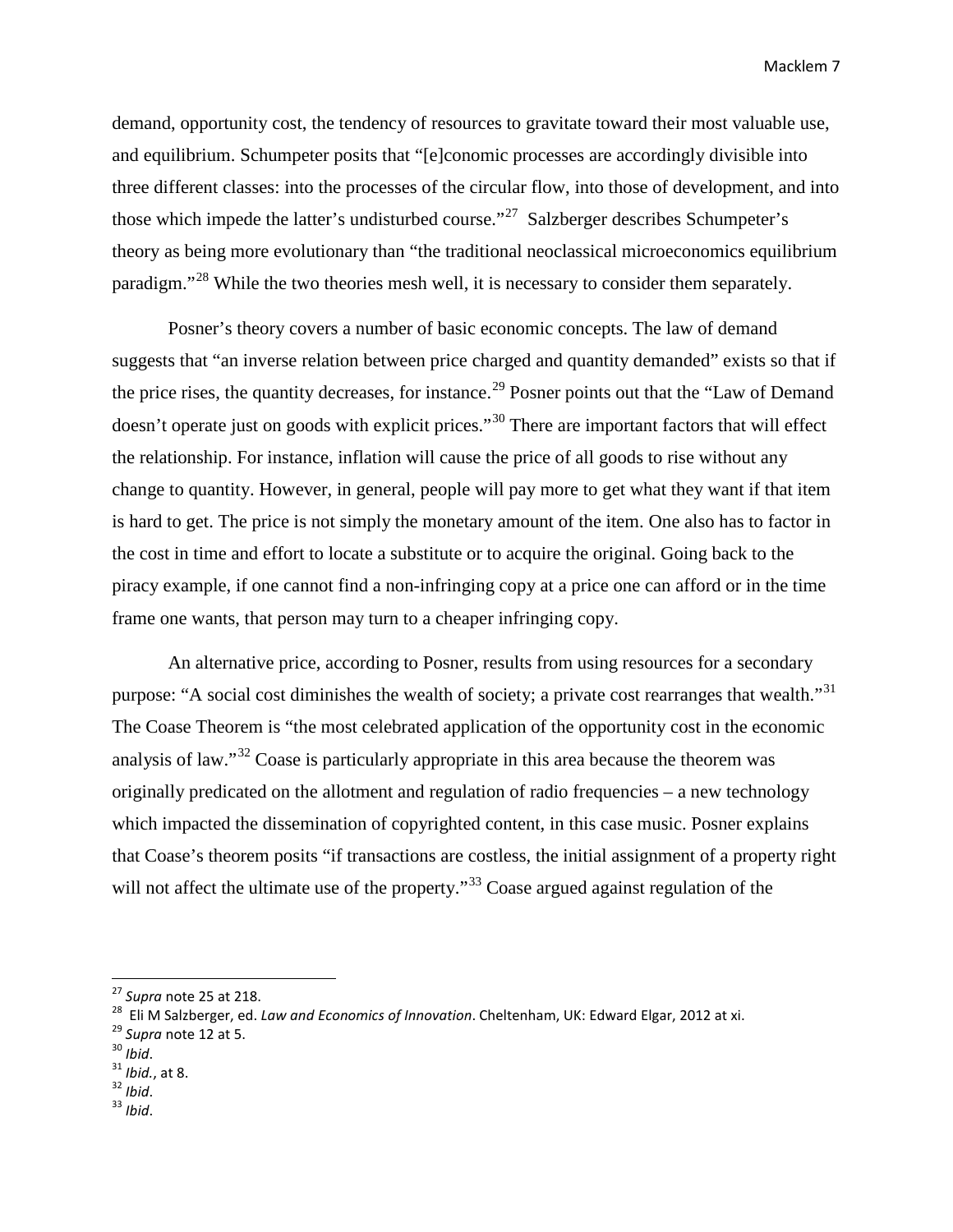technology.[34](#page-7-0) Elkin-Koren and Salzberger point to one major flaw in Coase's analysis: "[b]y failing to make technology endogenous to the analysis, Coase overlooked the reciprocal relationship between legal rules and technological progress."[35](#page-7-1) Trosow points to the potential problems of a "built-in bias in the policy process in favor of overprotection of intellectual assets."<sup>[36](#page-7-2)</sup> In regards to over-regulation, Posner states "[a] different kind of economic rent ... is earned by the monopolist, who creates an *artificial* scarcity of his product."<sup>[37](#page-7-3)</sup> Schumpeter, on the other hand, would argue that at least for limited periods, monopolies and oligopolies foster innovation.<sup>[38](#page-7-4)</sup>

The example of telecommunications companies in Canada can serve as a case in point. The vast expanse of geography that must be served in Canada is an expensive investment for telecommunications companies in regards to infrastructure. In order to recoup their costs, an oligopoly has existed that has meant that there has been no true competition between telecommunication companies. On May 5, 2015 Jean-Pierre Blais, Chairman and CEO of the Canadian Radio and Television Commission (CRTC) released a statement outlining a decision to remove a cap on wholesale wireless roaming rates to "enable market forces to prevail." Furthermore, Blais indicates that "[i]n arriving at our decision, we found that the market in Canada for wholesale wireless roaming services is not sufficiently competitive. The three major national companies – Bell, Rogers and Telus – collectively possess market power in the national market for wholesale roaming. What's more, they can use this market power to hold back competition." Competition allows for "reasonable prices, innovative services and increased choice" for consumers. With the move to digital delivery of content via telecommunications networks, more and more content is being delivered via these networks, making the telecommunications industry an every increasingly important part of the equation. Blair's decision is concerned with finding a fair market price for consumers while still rewarding innovators:

<span id="page-7-0"></span> <sup>34</sup> Daniel H Cole and Peter Z Grossman. *Principles of Law & Economi*cs. 2nd ed. New York: Wolters Kluwer, 2011 at 92.

<span id="page-7-1"></span><sup>35</sup> Niva Elkin-Koren and Eli M Salzberger. *Law, Economics and Cyberspace: The Effects of Cyberspace on the Economic Analysis of Law*. Cheltenham, UK: Edward Elgar, 2004 at 101.<br><sup>36</sup> *Supra* note 24 at 31. 37 *Supra* note 12 at 11. 38 *Supra* note 28 at xi.

<span id="page-7-2"></span>

<span id="page-7-3"></span>

<span id="page-7-4"></span>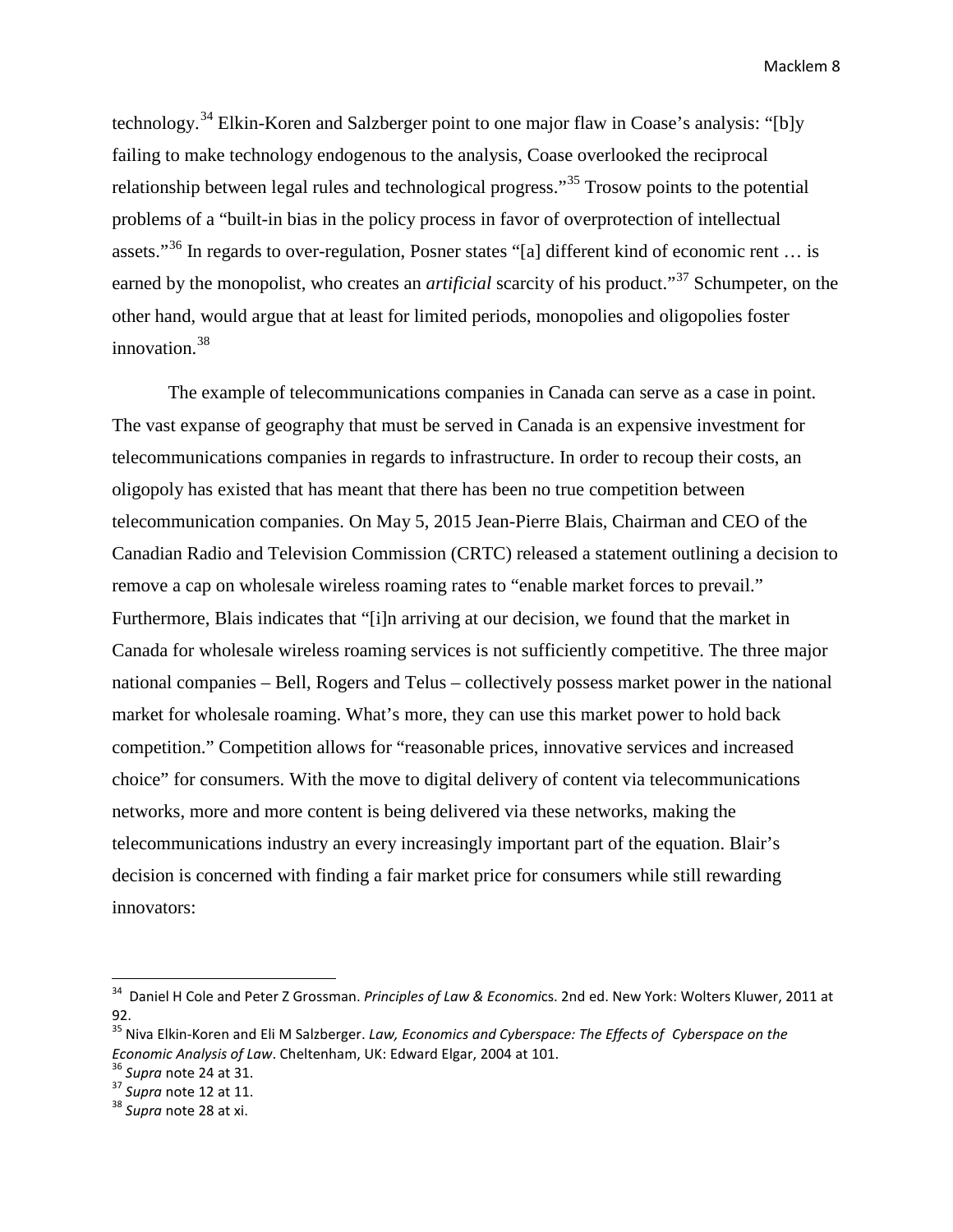Today's decision is about finding the right balance. We want sustainable competition that increases choice for Canadians. But we also need to make sure that wireless companies continue to invest in innovative and high-quality networks. And we want to ensure that smaller companies can compete on a fair playing field with their larger competitors, so that they too can offer innovative products and services.

Balancing competing interests is a major concern of both economics and copyright.

According to Posner, "[a]n equilibrium is a stable point,"<sup>[39](#page-8-0)</sup> or as Cole and Grossman describe it the point in markets at which supply meets demand.<sup>[40](#page-8-1)</sup> There are numerous factors effecting equilibrium, of course, because there is never a perfect meeting of supply and demand or at least not for long.<sup>[41](#page-8-2)</sup> The economic value is the price that someone is willing to pay either to acquire or to sell a good or service. Posner distinguishes utility as "most commonly used in economics to distinguish an uncertain cost or benefit from a certain one."<sup>[42](#page-8-3)</sup> Utility does not mean simply happiness as it once did in relation to utilitarianism. Posner also points to the presumption that "business firms try to maximize profits and individuals try to maximize utility."[43](#page-8-4) Elkin-Koren and Salzberger state that "[t]he most important general premise … is that open competition within a perfect market will lead to efficiency."[44](#page-8-5) Posner sees efficiency as the most important social goal.<sup>[45](#page-8-6)</sup> Trosow points to a balanced approach to help achieve the greatest positive effects, especially when technology and intellectual property collide:

Using an approach rooted in critical political economy helps correct for some serious "blind-spots" that, at least in the case of intellectual property and other information technology issues, results in the assumption that the public goods nature of information is a "problem" that needs to be "cured." This "cure" tends to involve crafting policies that use technological measures to induce scarcity, promote rivalry in consumption, and create new exclusion and control mechanisms, all with resulting negative social effects.<sup>[46](#page-8-7)</sup>

Landes and Posner also point to the centrality of balance in the various doctrines of copyright law, such as the distinction between idea and expression and the fair use doctrine, can be understood as attempts to promote economic efficiency by balancing the effect of greater

<span id="page-8-2"></span><span id="page-8-1"></span>

<span id="page-8-0"></span><sup>&</sup>lt;sup>39</sup> Supra note 12 at 11.<br><sup>40</sup> Supra note 34 at 11.<br><sup>41</sup> John E Elliot. "Introduction to the Transaction Edition." In Joseph A Schumpeter, *The Theory of Economic Development*. New Brunswick, NJ: Transaction Publishers, 1983 at xviii.<br>
<sup>42</sup> *Supra* note 12 at 13.<br>
<sup>43</sup> *Ibid.*, at 24.<br>
<sup>45</sup> *Supra* note 12 at 14.<br>
<sup>45</sup> *Supra* note 24 at 31.

<span id="page-8-3"></span>

<span id="page-8-4"></span>

<span id="page-8-5"></span>

<span id="page-8-6"></span>

<span id="page-8-7"></span>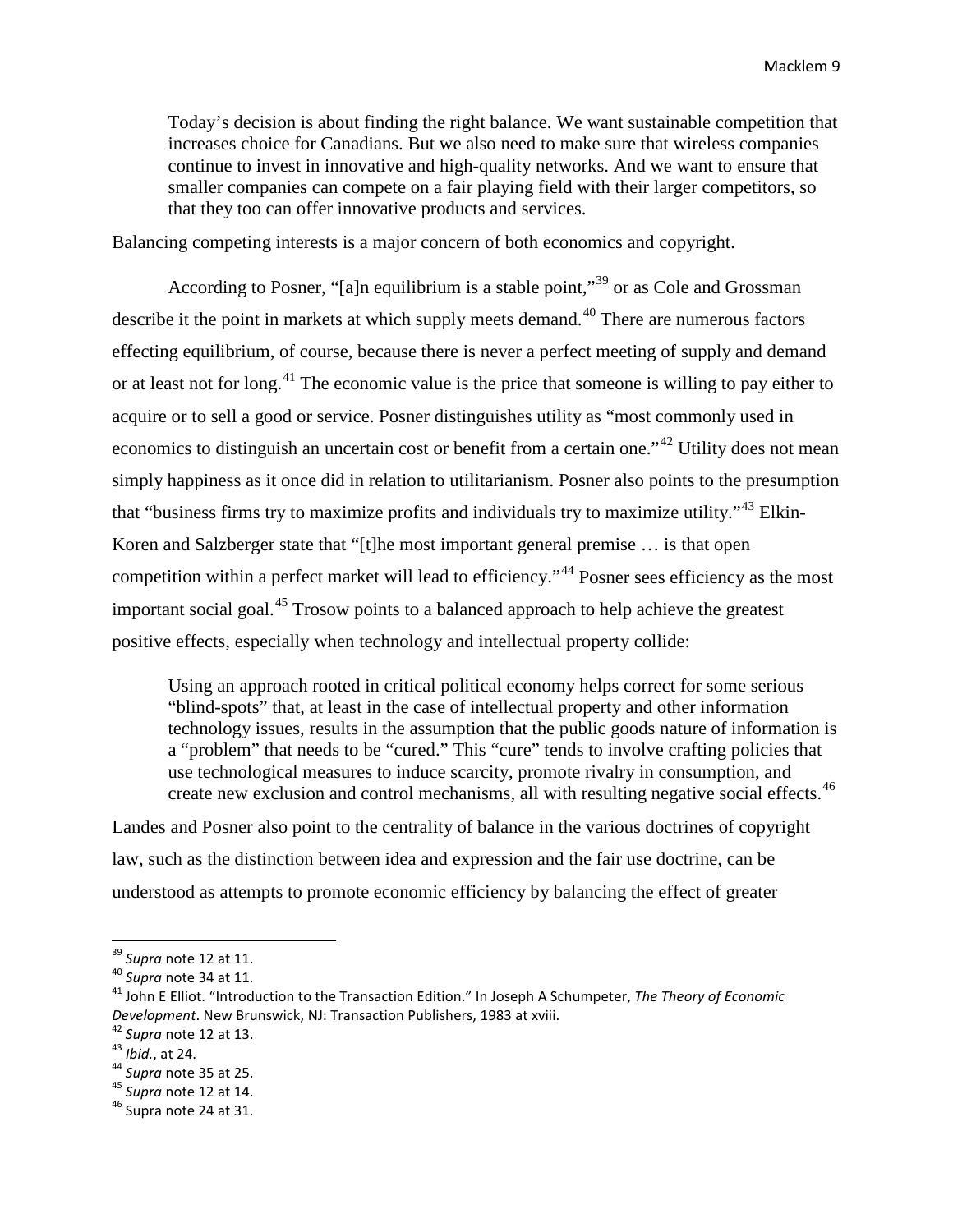copyright protection – in encouraging the creation of new works by reducing copying – against the effect of less protection – in encouraging the creation of new works by reducing the cost of creating them.[47](#page-9-0)

Achieving a balance between the competing interests is the goal, but Posner also points out that "virtually all market transactions have some uncompensated third-party effects."<sup>[48](#page-9-1)</sup> This is particularly true in much copyright litigation as third party consumers, who simply want their entertainment at the lowest price possible, are not stakeholders in litigation but are subject to the decisions. Part of the reason for this is the basic economics of the legal system itself. Going to court is expensive and therefore, networks, studios, and collection societies are the ones with the economic means to pursue legal action in the realm of intellectual property.

Posner's theory has both normative and positive aspects that represent the balance that law in general attempts to achieve. The normative approach can "clarify a value conflict by showing how much one value – efficiency – must be sacrificed to achieve another."<sup>[49](#page-9-2)</sup> He goes on to point out that "much of the common law can be interpreted as aimed at maximizing the wealth of society."[50](#page-9-3) Normative economics is more subjective and value based as is the common law. Positive economics, according to Posner, is "the attempt to explain legal rules as they are rather than to change them to make them better."[51](#page-9-4) Statutory law is the fact based, objective half of the law and aligns with positive economics. Common law and statutory law are meant to balance each other. Statutory, legislation-based, law takes longer to affect changes and this is to ensure that those laws reflect real changes in societal attitudes and not merely passing fads. It is not meant to be reactionary. Common law is meant to deal with the specific irregularities of the facts of particular cases and to course correct when statutory law lags too far behind. As cases move up the appeals ladder towards the Supreme Court, the issues under consideration are questions of law, not facts which are decided at the lower court. Thus, as a case moves up the appeals ladder, it gains in precedential weight and becomes closer to legislation. Decisions at the Supreme Court thus often point to changes which are necessary within the current statutory provisions. This

<span id="page-9-0"></span> <sup>47</sup> Landes, Willam M. and Richard A Posner. "An Economic Analysis of Copyright Law." *Journal of Legal Studies*. <sup>18</sup> (1989) 325 at 333.

<span id="page-9-1"></span><sup>48</sup> *Supra* note 11 at 17. <sup>49</sup> *Ibid.*, at 32. <sup>50</sup> *Ibid.*, at 33. <sup>51</sup> *Ibid.*, at 32.

<span id="page-9-3"></span><span id="page-9-2"></span>

<span id="page-9-4"></span>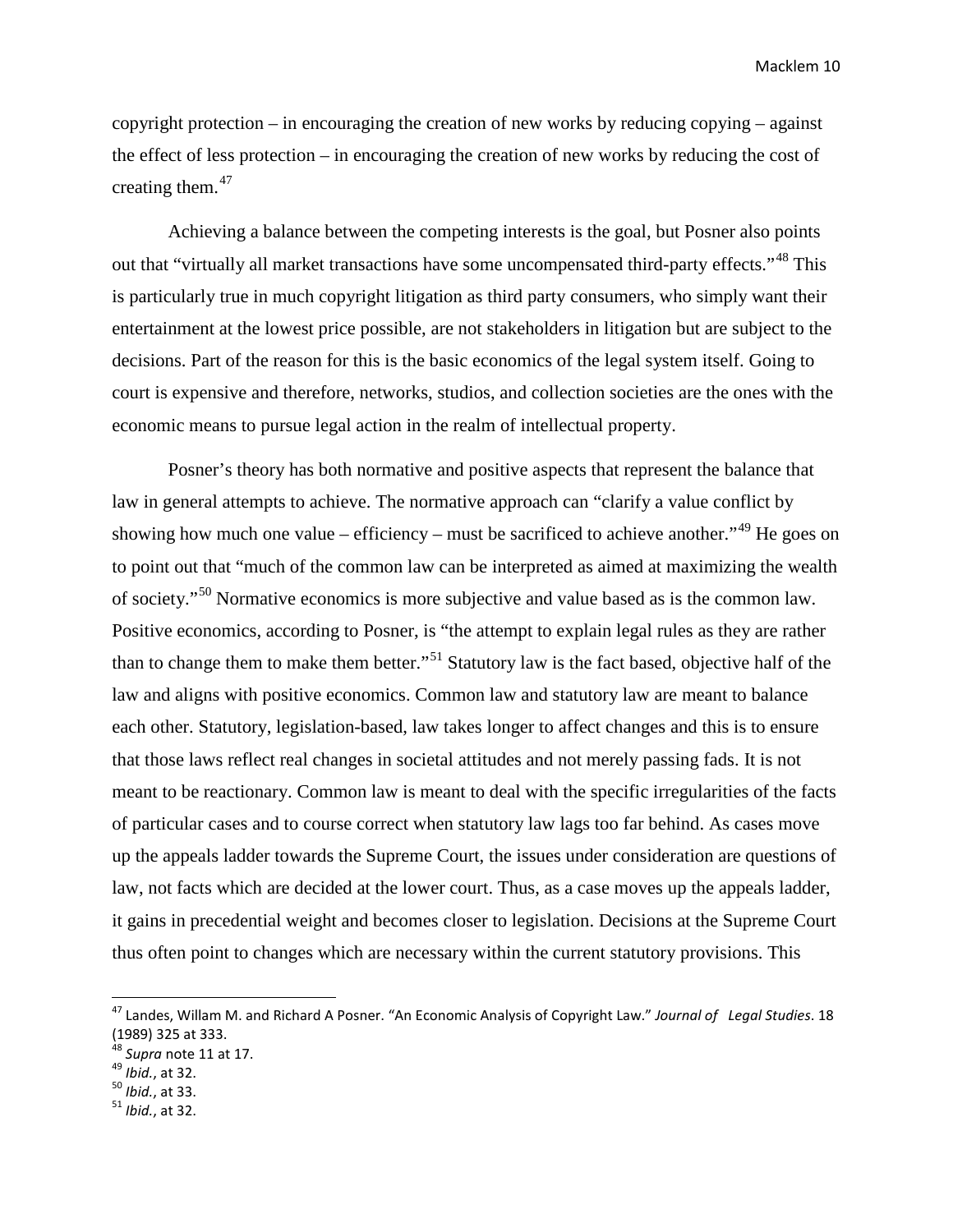balance between statutory and common law is an Anglo-American tradition, while the Continental approach places an "even greater emphasis on law as a *neutral* framework for private conduct."[52](#page-10-0) Copyright sees a similar split in approaches.

There are two main approaches to copyright law: the Anglo-American approach and the Continental approach – not surprisingly, mirroring the basic differences in law generally. However, the Anglo-American approach is also known as the Economic or Utilitarian approach and as the name suggests foregrounds the importance of monetary rewards and exchanges. The other approach is generally referred to as the *Droit d'Auteur* tradition finding its roots in French history and emphasizing natural law principles and the rights of the author or creator rather than the owner.<sup>[53](#page-10-1)</sup> The United States is one of the strongest Anglo-American regimes while Canada with both British and French legal histories, falls somewhere in between the strictly economic and *Droit d'Auteur* regimes. This clearly influences differences in how questions of copyright and technology are handled differently in the courts of the US and Canada. Complicating matters, however, is the very global nature of the Internet. Treaties between nations also influence the development of legislation. Economic treaties are always a reflection of negotiation and compromise and rarely encompass only one element of the economy. Countries may make compromises in Intellectual Property in order to secure other financial gains, but this subject falls outside of the considerations of this paper.

Changing technology is an important influence on changes in intellectual property law. Wu states that "new copyright law emerges from conflicts between technological incumbants and challengers."[54](#page-10-2) Salzberger recognizes two basic competing schools of thought. A traditional economic framework supports strong intellectual property controls while the "pro commons or public domain movement" argue "that the contemporary intellectual property rights regime in fact stifles innovation."[55](#page-10-3) According to Tenner, "[w]hen innovation opens a new space, there is at first a euphoria of endless horizons. Somehow, though, a new frontier is never stable. Either people lose interest and it becomes a series of literal or metaphoric ghost towns, or it is soon as

<span id="page-10-2"></span><span id="page-10-1"></span>

<span id="page-10-0"></span><sup>&</sup>lt;sup>52</sup> *Ibid.*, at 33 emphasis in original.<br><sup>53</sup> *Supra* note 1 at 17-24.<br><sup>54</sup> Timothy Wu. "Copyright's Communication Policy." *Michigan Law Review*. 103 (November 2004) 278 at 325.<br><sup>55</sup> *Supra* note 28 at xv.

<span id="page-10-3"></span>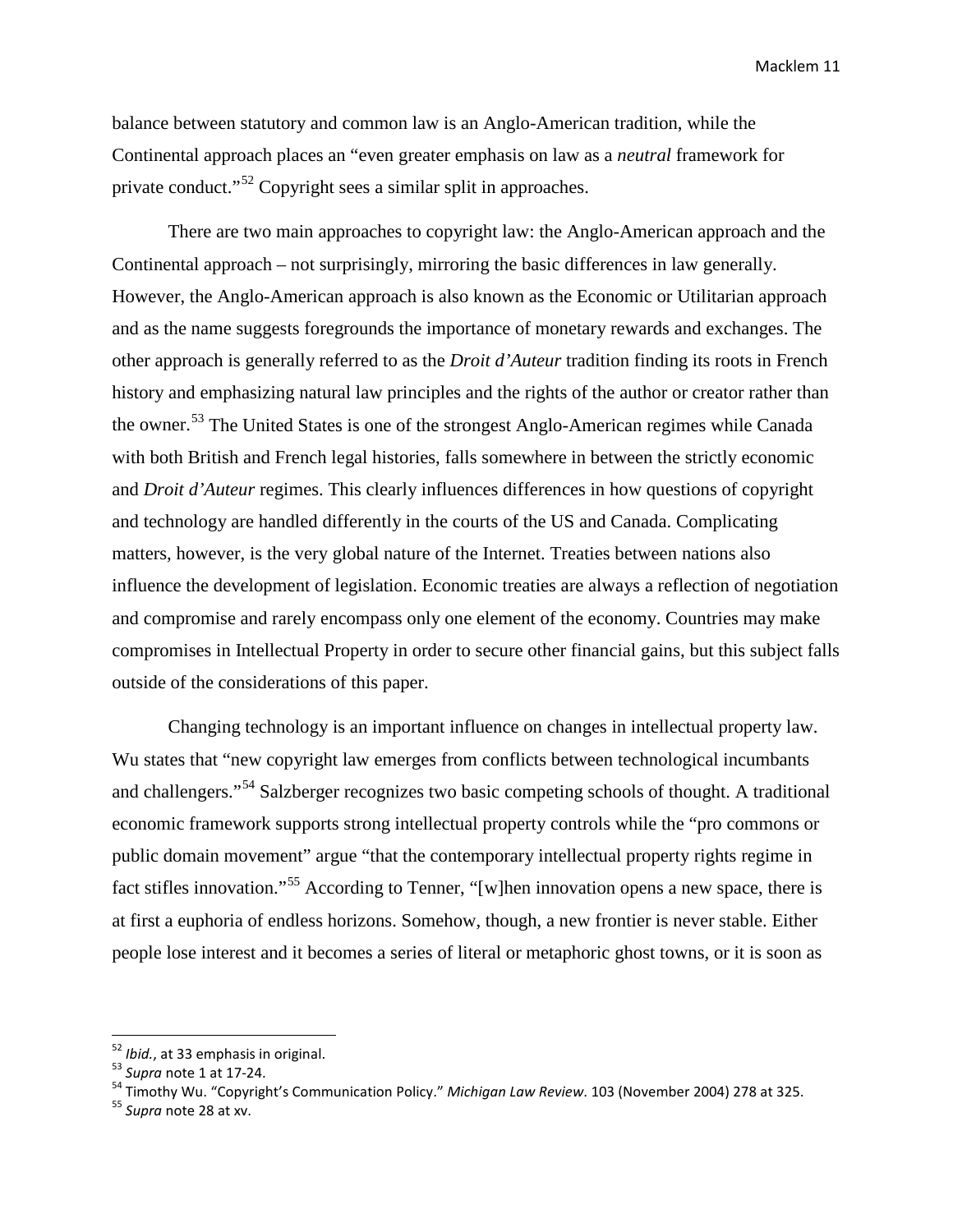crowded as the space that people left."[56](#page-11-0) Tenner and Schumpeter both see change as evolutionary and cyclical. Innovations lead to crisis, which help to push new innovations. Technology is the de-stabilizing factor. The law and economics want to re-establish balance. Elliot identifies the link between innovation and economics in Schumpeter's theory: "The strategic stimulus to economic development in Schumpeter's analysis is innovation, defined as the commercial or industrial application of something new."[57](#page-11-1) Schumpeter's theories foreground "Creative Destruction" such that new technologies destroy the old economic structures. In the stage of invention, during the circular flow, there is a state of equilibrium – the same state that Posner and others see as the balance that is desired in both economic systems and copyright but cannot be maintained.

The circular flow is disturbed by innovation. Innovation can be broken down into four kinds of changes: "(a) increases in salaries, (b) population growth, (c) changes in consumer tastes and choices, and (d) changes in how production occurs."<sup>[58](#page-11-2)</sup> The entertainment industry embraced the move to digital delivery for the improved quality of the product and the ease of delivery. Innovation is followed by imitation as others seek to profit from the innovation. Innovation may trigger legal activity when it challenges old parameters developed to regulate the previous technologies. However, legal activity is even more likely during the imitation stage as others seek to profit from the new markets created by the innovators. Tenner outlines a similar series of events. He sees a cycle of disasters that lead to improvement that lead to discontent:

One reason for optimism is that disaster is paradoxically creative. It legitimizes and promotes changes in rules – changes that may be resisted as long as the levels of casualties remain 'acceptable' prior to a disaster that leads to change. More important, disasters mobilize the kind of ingenuity that technological optimists believe exists in unlimited supply. Of course, new disasters may themselves be unintended consequences of prior solutions….Optimists and pessimists curiously agree that crisis is good for us, but for different reasons. Pessimists welcome emergency as a violent cure for profligacy. Optimists welcome it as an injection of innovatory stimulus. [59](#page-11-3)

<span id="page-11-0"></span> <sup>56</sup> Edward Tenner. *Why Things Bite Back: Technology and the Revenge of Unintended Consequences*. New York: Vintage Books, 1996 at 11.<br><sup>57</sup> Supra note 34 at xix.

<span id="page-11-1"></span>

<span id="page-11-2"></span><sup>&</sup>lt;sup>58</sup> Anabel Quan-Haase. *Technology and Society: Social Networks, Power, and Inequality*. Don Mills, ON: Oxford University Press, 2013 at 73.

<span id="page-11-3"></span><sup>59</sup> *Supra* note 56 at 327.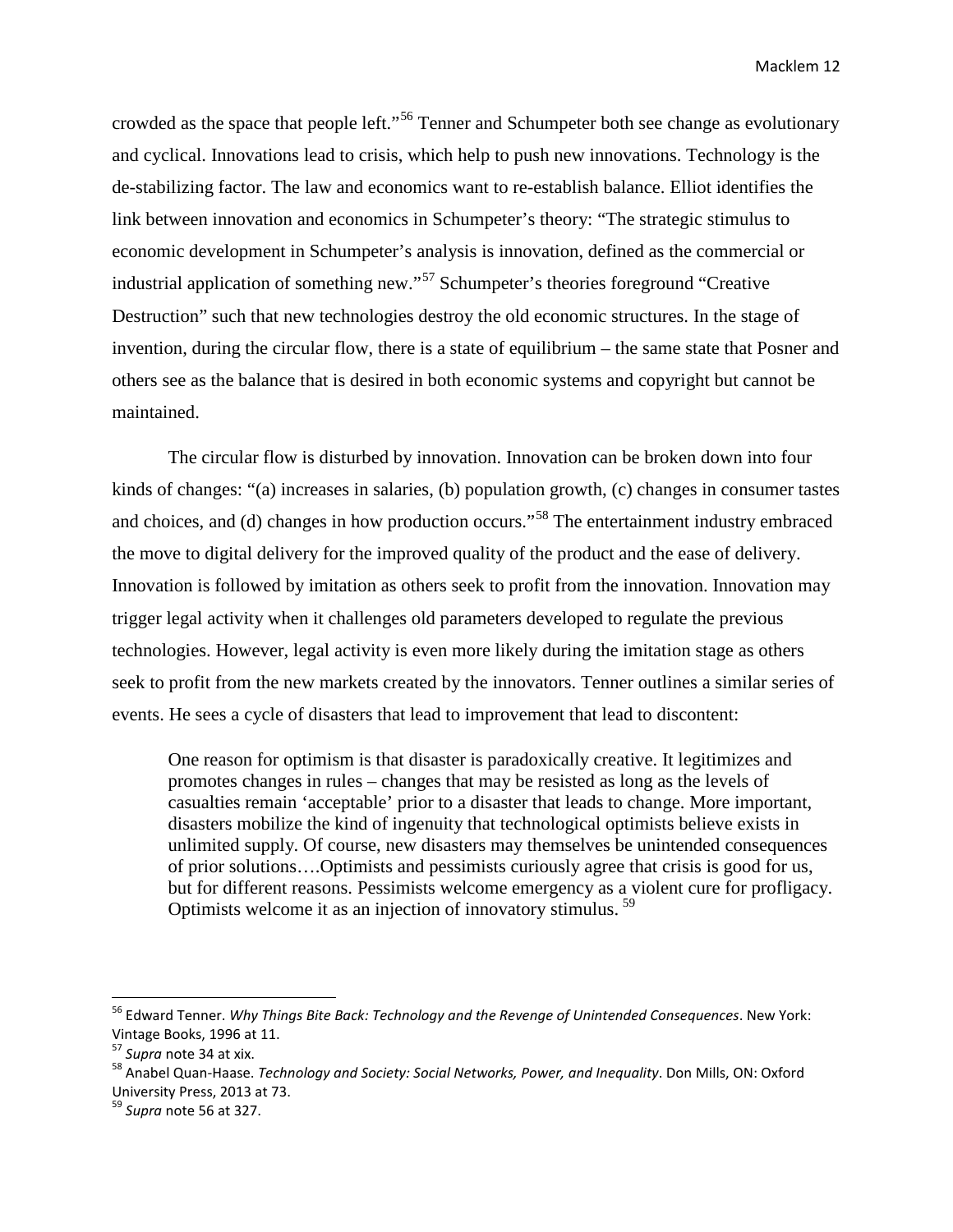In the case of digital content delivery, one of the biggest unintended uses was piracy. Increased regulation of content and the Internet, however, leads to challenges to free speech as but one example. Trosow points to the "insidious exclusion, metering, and surveillance systems" that have appeared.<sup>[60](#page-12-0)</sup>

Piracy has had numerous unintended consequences that benefit content users, however. In August 2013, Jeff Bewkes, the CEO of Time Warner said, "*Game of Thrones* is the most pirated show in the world,....That's better than an  $Emmy.^{61}$  $Emmy.^{61}$  $Emmy.^{61}$  Piracy in addition to new services like Netflix have spurred traditional media broadcasters like HBO, the home of *Game of Thrones*, to uncouple their delivery from traditional broadcast delivery and offer their content directly to consumers via the Internet in "over-the-top" delivery. HBO saves on paying cable companies and hopefully also reduces piracy. Consumers benefit by being able to get the shows they want when and where they want them. The cost will be more than a free pirated copy, but there is a convenience factor and many pirate sites already require payment for better downloading qualities and times. There are numerous economic and social drivers that influence consumers' adoption of new technologies. Courts are faced with the dilemma of applying laws that may not have foreseen the technology or its consequences. The courts, which are designed to allow for the development of analogies in rendering their decisions, must try to balance the competing interests of users and owners of copyright with the interests of technology providers.

## Net Neutrality – How the Move to Mobile Effects Copyright

At first glance, net neutrality may appear to have little to do with copyright. However, when ISPs and telecommunication companies can exploit content owners for access to distribution, it has a profound effect on the content that is available, hence effecting users and creators alike. A recent study found that users are turning increasingly to mobile platforms, particularly for entertainment purposes over traditional computer use. For some time, traditional television and movie consumption has been disrupted by users or consumers turning increasingly

<span id="page-12-1"></span><span id="page-12-0"></span> $^{60}$  Supra note 24 at 32.<br> $^{61}$  Sam Thielman. "Bewkes: Game of Thrones Piracy 'Better than an Emmy.'" Adweek. August 7, 2013. http://www.adweek.com/news/television/bewkes-game-thrones-piracy-better-emmy-151738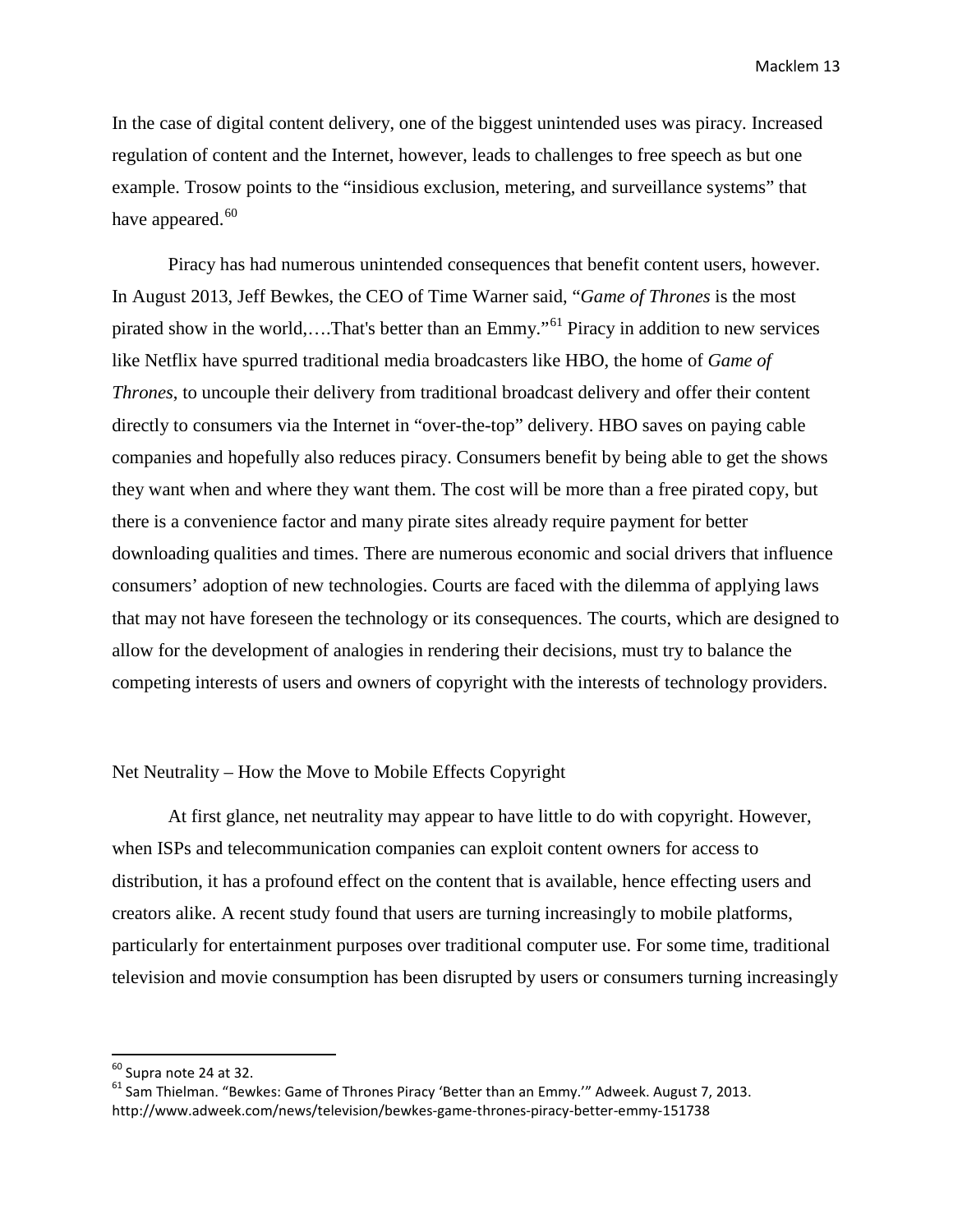to non-traditional means of obtaining content. Chord-cutters are being quickly followed by the chord-never consumer – those consumers who have never subscribed to cable.

Media and telecommunications has become ever more vertically integrated. Telecommunications companies like Verizon or Time Warner – owning Warner Brothers and internet services – and Bell, owning Sympatico internet service and CTV networks, or Rogers in Canada either have direct media ties or are increasingly moving in that direction. Verizon recently merged with AOL and Tim Armstrong, AOL's CEO, stated that "if you look forward five years, you're going to be in a space where there are going to be massive, global-scale networks."<sup>[62](#page-13-0)</sup> This underscores the increasing need to have a global plan for the digital delivery of content. Looming trade deals such as the Trans-Pacific Partnership are already forging new, economically-based agreements between a select group of countries with the US pushing their own policies. These types of treaties, like the failed ACTA (Anti-Counterfeiting Trade Agreement) are in direct contrast to WIPO's (World Intellectual Property Organization) mission: "to lead the development of a balanced and effective international intellectual property (IP) system that enables innovation and creativity for the benefit of all."<sup>[63](#page-13-1)</sup> Maria Sutton states that "[t]he Trans-Pacific Partnership (TPP) threatens all users' ability to access information and participate in culture and innovation online."[64](#page-13-2) Access to both information and distribution channels is crucial.

In a study on the informal economy, the authors focus on the importance of fostering innovation, primarily in industry. However, "while cultural industries historically have been associated with creativity and copyright, there are many examples of 'innovation' in the cultural industries. Some of these innovations also occur as part of more informal activities in the creative sector."<sup>[65](#page-13-3)</sup> De Beer, Fu, and Wunsch-Vincent point out that "[a]mong firms that consider IPRs [Intellectual Property Rights] important, trademarks are considered the most important, on

<span id="page-13-0"></span> $62$  Tim Armstrong. "Verizon to buy AOL for \$4.4B; AOL shares soar." CNBC: Mergers and Acquisitions. May 12, 2015. http://www.cnbc.com/2015/05/12/verizon-to-buy-aol-for-44-billion.html<br><sup>63</sup> World Intellectual Property Organization. http://www.wipo.int/about-wipo/en/index.html<br><sup>64</sup> Maria Sutton. "TPP Undermines User Control and That's D

<span id="page-13-1"></span>

<span id="page-13-2"></span>

<span id="page-13-3"></span>https://www.eff.org/deeplinks/2015/07/tpp-undermines-user-control-and-thats-disastrous-accessibility <sup>65</sup> Jeremy de Beer, Kun Fu, and Sacha Wunsch-Vincent. "The Informal Economy, Innovation and Intellectual Property – Concepts, Metrics and Policy Considerations." WIPO Economics and Statistics Series, 2013. http://ssrn.com/abstract=2329410 at 28.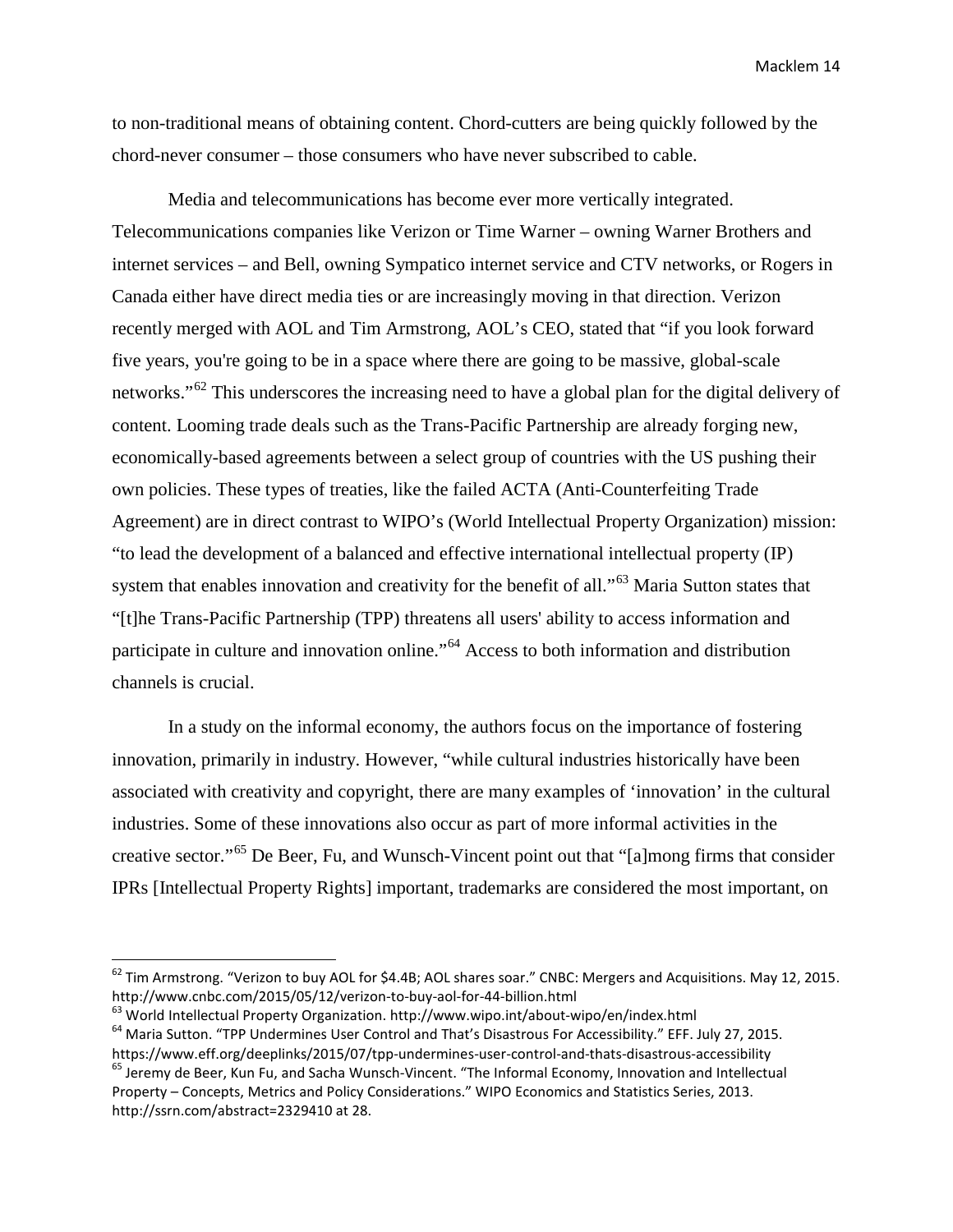average, followed by trade secrets, copyright, industrial designs and patents."<sup>[66](#page-14-0)</sup> Indeed, "[w]hile certain activities would qualify for copyright protection, this right seems to be rarely sought or enforced."[67](#page-14-1) The authors conclude that "[m]any of those in the informal economy lack knowledge of the available protections or how to secure them. They may also not be financially able to defend them. A greater access to knowledge and technology would both help to strengthen these economies."<sup>[68](#page-14-2)</sup> Having affordable access to the Internet both for distribution and development is important for those in the informal economy.

Creators and users both want certainty, and copyright law is decidedly lacking in bright line rules. Michael O'Rielly, FCC Commissioner recently pointed out the need to re-evaluate some of the FCC's rules and policies, particularly with regard to predictive judgment. In particular, O'Rielly pointed out that "It shouldn't come as a surprise that predictions made years ago about how technology, especially the Internet, may develop aren't always on target."<sup>[69](#page-14-3)</sup> O'Reilly stresses that when the Commission makes a prediction, there should be a time limit so that the Commission is held accountable.

## Technological Neutrality – The Problem of Definition and the Bleed of Analogy

Technological neutrality refers to the principle that like technologies are treated similarly by the law. In order to decide how to treat a new technology within the context of copyright, the court must engage in a task it already frequently does. The court must decide what the new technology is like; the court draws an analogy. However, even while the Internet represents the kind of technological shift that the printing press represented, the two events did not create analogous eco-systems. Carys Craig posits that "technologically neutral regulation holds the promise of sustainable laws in a time of rapid technological change."[70](#page-14-4) As Craig states,

<span id="page-14-2"></span>

<span id="page-14-1"></span><span id="page-14-0"></span><sup>&</sup>lt;sup>66</sup> *Ibid.*, at 34.<br><sup>67</sup> *Ibid.*, at 36.<br><sup>68</sup> Ibid., at 47.<br><sup>69</sup> Michael O'Rielly. "Revamping PredictiveJudgments & Interim Rules." The FCC. July 27, 2015.

<span id="page-14-4"></span><span id="page-14-3"></span>https://www.fcc.gov/blog/revamping-predictive-judgments-interim-rules<br><sup>70</sup> Carys J Craig. "Technological Neutrality: (Pre)Serving the Purposes of Copyright Law." *The Copyright Pentalogy: How the Supreme Court of Canada Shook the Foundations of Canadian Copyright Law*, Edited by Michael Geist. Ottawa, ON: University of Ottawa Press, 2014 at 273.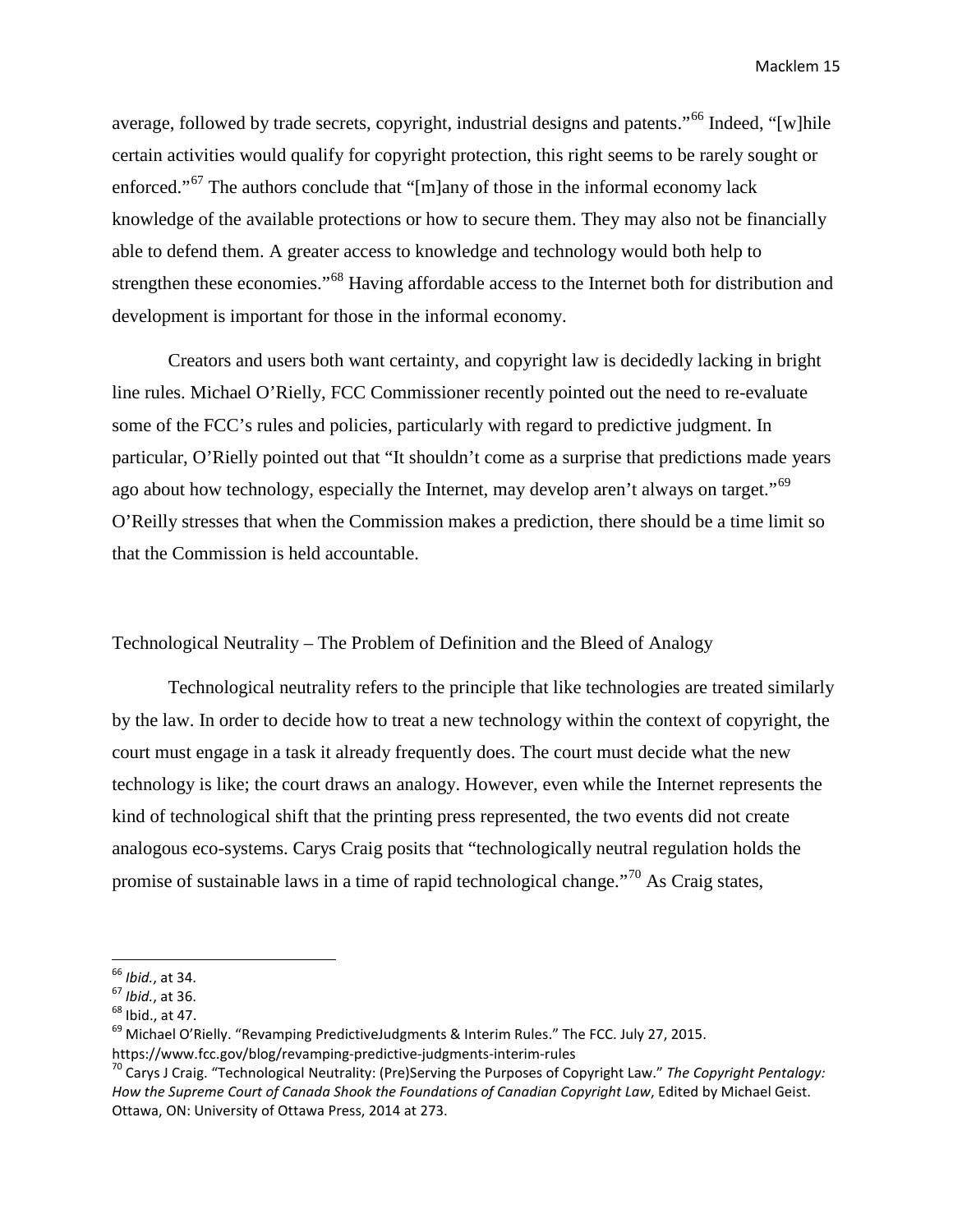"effective laws should be sustainable and not constantly in flux as technologies change."<sup>[71](#page-15-0)</sup> Creating some certainty in the law through consistent regulation makes navigating the law easier for users, producers, and technology providers. Making the laws as technically specific as possible can also aid understanding. However, Craig also asserts that the courts should refrain from forcing analogies and should look to "copyright's core concepts" when there is no "pre-Sbroader policy considerations such as fairness, incentives, and innovation" in such instances.<sup>[72](#page-15-1)</sup>

Craig points out that "the core concepts of copyright law are famously fluid, subjective and malleable, with the result that they are often more useful to rationalize a conclusion than they are helpful in producing one."<sup>[73](#page-15-2)</sup> Sheridan specifically focuses on fair use in the US in which "there is no ex ante certainty for the user. Each case is decided on its particular facts."<sup>[74](#page-15-3)</sup> Gregory Hagen points out that according to the 2012 Supreme Court decisions in Canada "the principle of technological neutrality is used to ensure that copyright law does not overcompensate owners of copyrights at the expense of users of copyrighted works."[75](#page-15-4) Users, producers, and technology innovators are continually engaging in a tug of war.

Sheridan traces the progress of that tug of war through the major cases touching on technology in the US. She points out that even beginning with the advent of the printing press, "[c]opyright industries believed their interest in maximizing the dollar value of copyrighted commodities defined the goal of the copyright system."<sup>[76](#page-15-5)</sup> With the move into the digital age, content producers went on the defensive and "the challenge of technology became an opportunity to eliminate the leakage from copyright protection posed by the fair use and first sale doctrines."[77](#page-15-6) Sheridan addresses the importance of four cases:

[*Sony Corp. of Am. v Universal City Studios, Inc*., 464 US 417 (1984)] appeared to signal an indulgent view toward personal use copying as permissible under fair use. [*Metro-Goldwyn-Mayer Studios Inc., v Grokster, Ltd.*, 545 US 913 (2005)] pushed back the pendulum toward a stricter view of permissible fair use even for personal copying. This

<span id="page-15-1"></span>

<span id="page-15-2"></span>

<span id="page-15-4"></span><span id="page-15-3"></span>

<span id="page-15-0"></span><sup>&</sup>lt;sup>71</sup> *Ibid.*, at 274.<br><sup>72</sup> *Ibid.*, at 275-6.<br><sup>73</sup> *Ibid.*, at 280.<br><sup>74</sup> *Supra* note 9 at 46.<br><sup>75</sup> Gregory R Hagen. "Technological Neutrality in Canadian Copyright Law." In *The Copyright Pentalogy: How the Supreme Court of Canada Shook the Foundations of Canadian Copyright*. Michael Geist, ed. U of Ottawa Press, 2013 http://www.press.uottawa.ca/sites/default/files/9780776620848.pdf at 309-10.<br><sup>76</sup> *Supra* note 9 at 83.<br><sup>77</sup> *Ibid.* 

<span id="page-15-5"></span>

<span id="page-15-6"></span>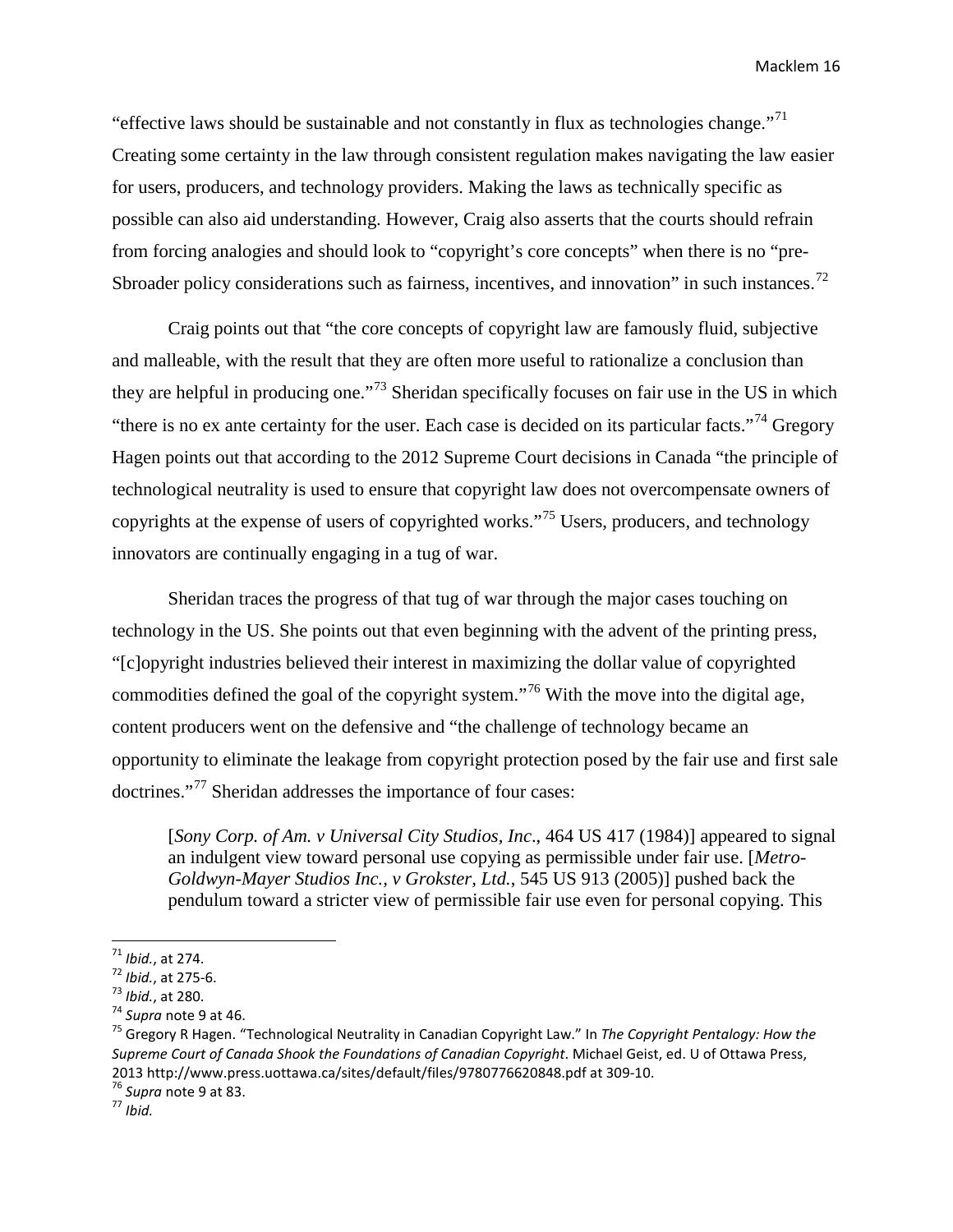perceived setback by *Sony* and possible uncertainty of *Grokster* for the industry was remedied by the passage of the DMCA in 1998. For the software industry, [*MAI Sys. Corp. v Peak Computer, Inc.*, 991 F.2d 511 (9th Cir. 1993)] and [*ProCD, Inc., v Zeidenberg*, 86 F.3d 1447 (7th Cir. 1996)] represented clear victories. *ProCD* held that license restrictions on use were enforceable. *MAI* held that the purposes of the Copyright Act.  $78$ 

Sheridan points out that case law and the DMCA all seem to be moving increasingly to unbalance the relationship between users, producers, and technology providers. Technological Protection Measures were another way to lock in producers/owners' rights at the expense of users' rights. Hagen identifies several problems:

while, absent Parliamentary intent to the contrary, disseminators must be treated equally by copyright, Parliament *has* intervened to create a prohibition against circumventing TPMs, which can be used to treat disseminators unequally. These provisions permit copyright owners to define digital access rights as they please, privileging themselves as disseminators over rival disseminators.<sup>[79](#page-16-1)</sup>

Is current jurisprudence in either the US or Canada helping to re-stabilize the balance?

## A Tale of Two Cases

Both cases are important for what they illustrate about how the highest courts in the United States and Canada are handling technology, especially cutting edge technology, and copyright. It is important also to note that both cases pit copyright owners against technology owners or users and that in neither instance are users involved in the actual court case. The cases also represent different points in Schumpeter's model. Both cases illustrate how imitation plays a part in how the courts determine what the technology at play is imitating and how it is mimicking prior technologies.

In *ESA*, the Supreme Court was reinforcing the concept of technological neutrality in the digital environment. Their decision favored consumers and users by not requiring them to pay more for the same content which was being delivered by a different technological method. Given the focus on maintaining the status quo, *ESA* seems to fit into Schumpeter's circular flow mode.

The court in *ESA* succinctly sums up the case and their views:

<span id="page-16-1"></span><span id="page-16-0"></span><sup>&</sup>lt;sup>78</sup> *Ibid.,* at 81.<br><sup>79</sup> Supra note 75 at 326-7.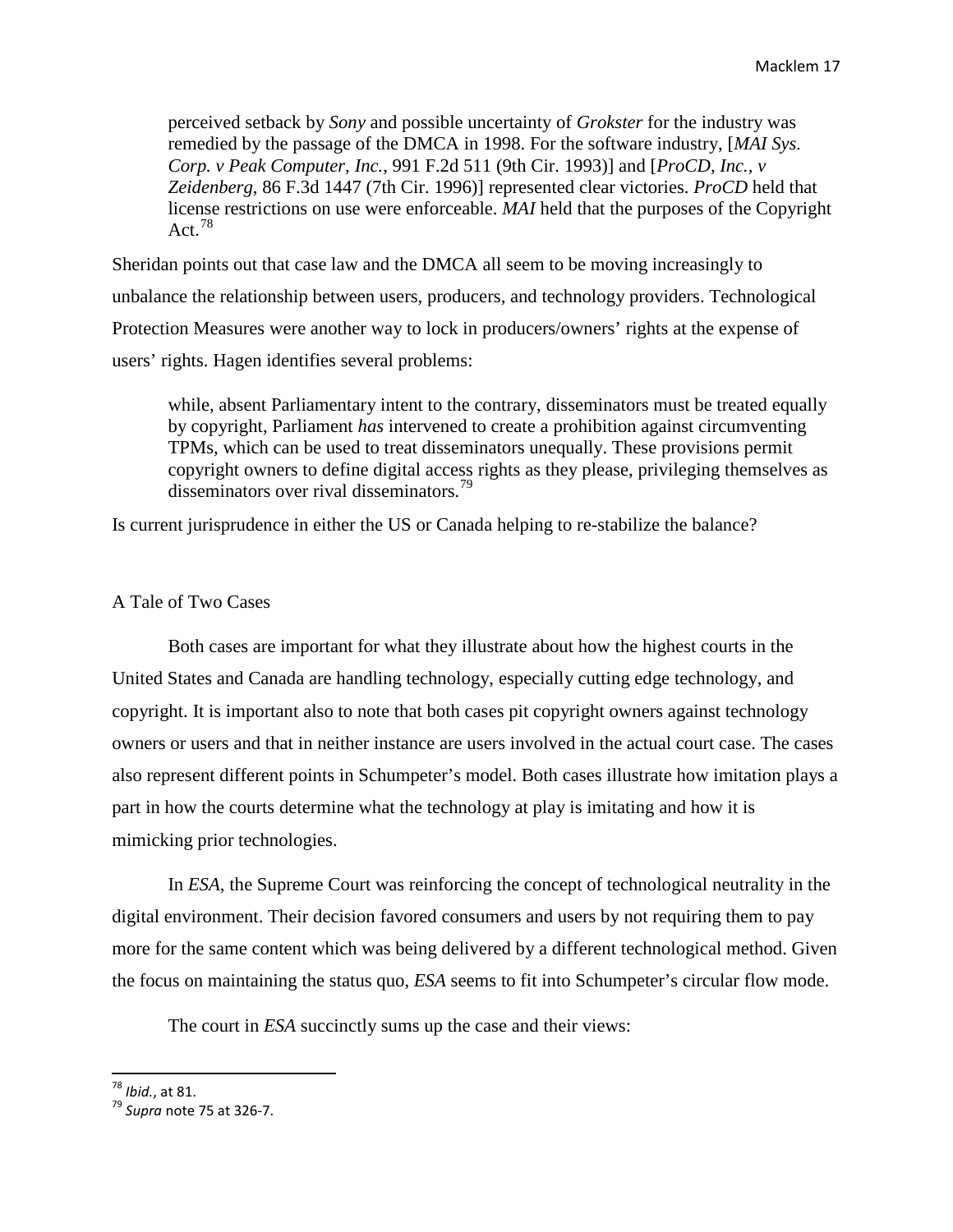In the video game publishing industry, the royalties for the reproduction of any musical works which are incorporated into the game are currently negotiated before the games are packaged for public sale. Once these rights have been negotiated, the owner of the copyright in the musical work has no further rights when the game is sold. The question in this appeal is whether the rights are nonetheless revived when the work is sold over the Internet instead of in a store. In our view, it makes little sense to distinguish between the two methods of selling the same work.<sup>[80](#page-17-0)</sup>

The case began as an appeal by the Entertainment and Software Association and Entertainment Software Association of Canada of the Copyright Board. The Supreme Court's decision, stated that the Board's decision "violates the principle of technological neutrality, which requires that the *Act* apply equally notwithstanding the technological diversity of different forms of media."<sup>[81](#page-17-1)</sup> The SCC stresses that "[t]he traditional balance between authors and users should be preserved in the digital environment."<sup>[82](#page-17-2)</sup> The focus is on maintaining that status quo. The technology, in this case does not challenge traditional Copyright assignments in terms of reproduction. The delivery of the musical works via the Internet also did not trigger any other rights such as a communication to the public or the public performance right.

In the dissent in ESA, Justice Rothstein makes the distinction between media neutrality and technological neutrality, relying on the decision in *Robertson v Thomson Corp.*, 2006 SCC 43, [2006] 2 S.C.R. 363:

Media neutrality means that the *Copyright Act* should continue to apply in different media, including more technologically advanced ones. But it does not mean that once a work is converted into electronic data anything can then be down with it…. Media neutrality is not a license to override the rights of authors – it exists to protect the rights of authors and others as technology evolves.<sup>[83](#page-17-3)</sup>

Hagen, however, states that "[t]he message of *ESA* is that one cannot conclude that a new medium of dissemination, such as Internet delivery, *is* a form of communication unless that characterization treats incumbent forms of delivery... equally under copyright law."<sup>[84](#page-17-4)</sup> It is important to remember that this was a five-four split of the Court, so it is important to note the varying attitudes and interpretations. However, in the end, "the ruling is stated in broad terms

<span id="page-17-3"></span><span id="page-17-2"></span>

<span id="page-17-1"></span><span id="page-17-0"></span><sup>80</sup> *ESA* at para 1. <sup>81</sup> *Ibid.*, at para 2. <sup>82</sup> *Ibid.*, at para 8. <sup>83</sup> ESA at para 121 quoting JJ LeBel and Fish at para 49. <sup>84</sup> *Supra* note 76.

<span id="page-17-4"></span>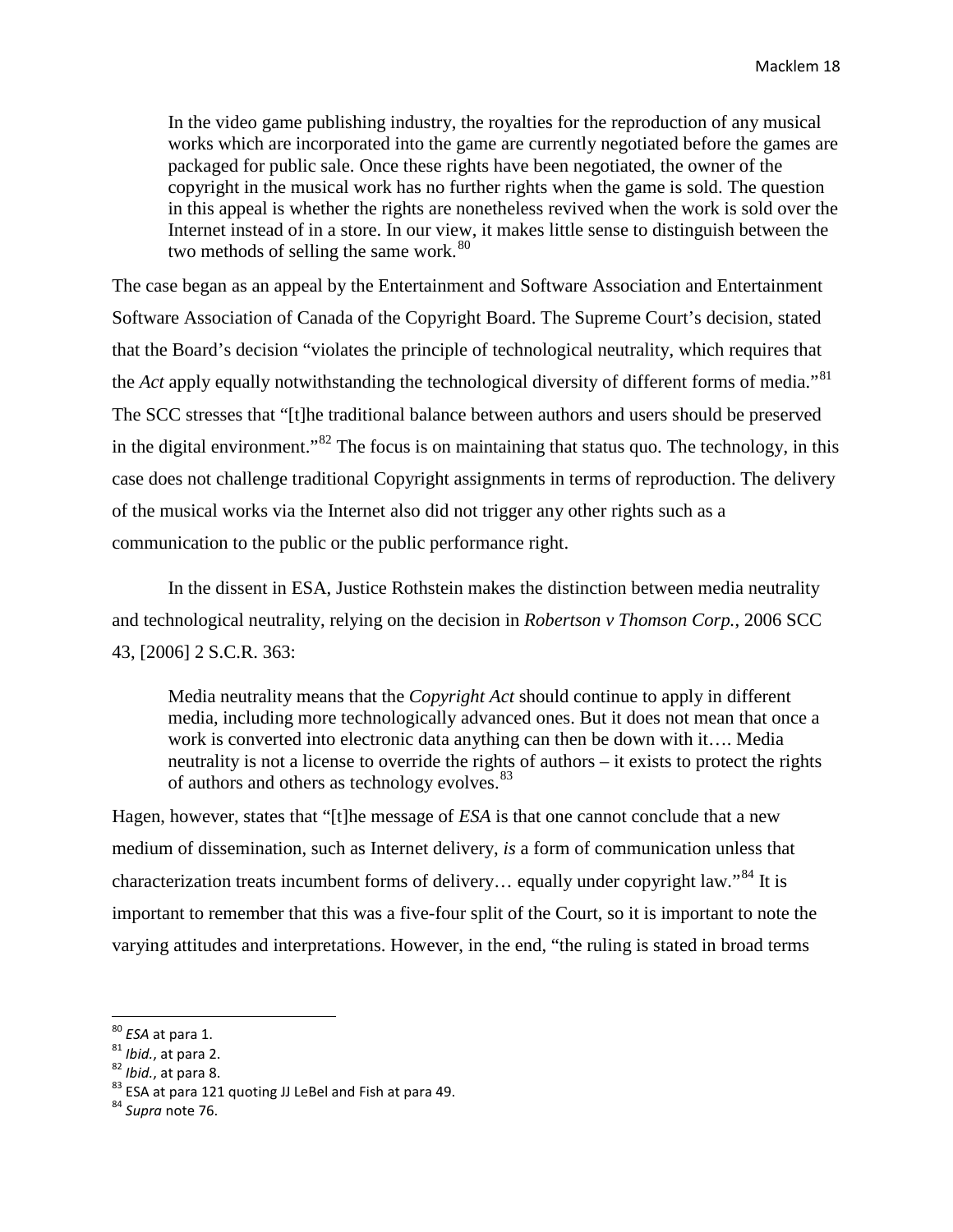and may be viewed as a guideline for many other fact situations."[85](#page-18-0) In contrast, in Aereo, Justice Breyer stipulated that the decision was to be very narrowly construed.

In *Aereo*, the Supreme Court had a much more difficult time grappling with the technological issues. In the end, their decision really highlighted the law's inability to effectively deal with the technological questions. The *Aereo* technology is the kind that "revolutionizes the economic structure from within, incessantly destroying the old one, incessantly creating a new one."<sup>[86](#page-18-1)</sup> The decision benefitted the content owners at the expense of technology innovators and consumers who were denied the availability of a less expensive system. However, the technological challenges did have the positive outcome of making more choice available for consumers through new OTT services being offered by both HBO and CBS. Like *ESA*, this was also a split decision, but in this case, the split was 6-3.

Aereo was founded in February 2012, and began offering its services in New York, New York. It later expanded to offer services in Boston, Atlanta, Baltimore, Cincinnati, Dallas, Denver, Detroit, Houston, and Miami. Because it was offering antennae services via the Internet, the signal was not available outside of normal antennae range. For approximately \$8.99 per month, users could record or watch live broadcast television shows through the Internet and thus on multiple devices, such as smart phones, tablets, computers, or televisions. In essence, the service worked like an antennae, DVR, and  $\text{Slingbox}^{87}$  $\text{Slingbox}^{87}$  $\text{Slingbox}^{87}$  all in one. Users chose which shows they wished to watch from a provided list of those available. Programs had to be chosen before they aired – either to be watched "live" or to be recorded for later viewing. Users could choose to record at any time during the "live" viewing or before the show aired, but once that viewing was finished, if they had not selected record, they could not save the show for later viewing.

A "live" stream of a show was actually a dedicated saved copy for that single user. Once the user selected the show, Aereo then recorded the live broadcast for that user. The show streamed from the saved copy, approximately 5-10 seconds after the live broadcast had been transmitted. If the viewer chose to record, the saved copy remained stored, in the same way that any remote DVR functions. Each user received his or her stream via a dedicated antennae which

<span id="page-18-2"></span>

<span id="page-18-1"></span><span id="page-18-0"></span><sup>&</sup>lt;sup>85</sup> Supra note 7 at 136.<br><sup>86</sup> Supra note 31, Eliott quoting Schumpeter.<br><sup>87</sup> A Slingbox allows the user to stream content to any Internet enabled device from their DVR. In most instances, a sling box must be bought separately from the DVR.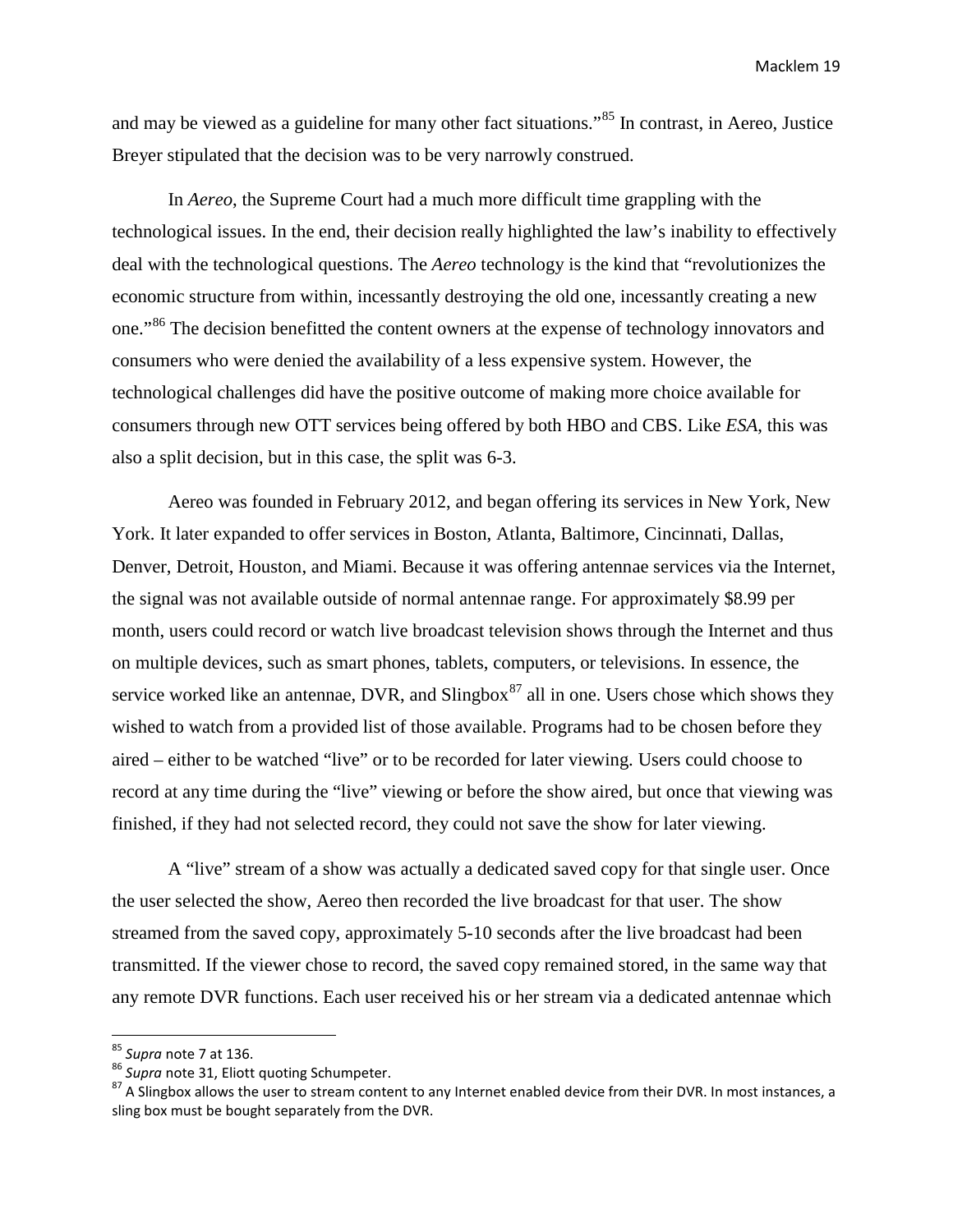streamed only to him or her. Aereo has warehouses of antennae banks which contain thousands of small antennaes. Each bank is made up of a number of boards each of which contains approximately 80 dime-sized individual antennaes. While a user did not have a dedicated antennae at all times, any content streamed only to them via a single antennae any time he or she used the service. The only disputed fact regarding Aereo's system was whether or not the antennaes actually operated independently. The District Court ruled that based on expert testimony, the antennaes did operate independently as Aereo asserted.<sup>[88](#page-19-0)</sup>

In the oral arguments, the Justices were particularly interested in determining what Aereo was "like," with finding the best analogy. It is interesting that the case does not consider the part of the service that allowed consumers to tape programs as that would have made the decision more complicated as that service clearly mirrors a DVR function which has already been analogized to a VCR and that issue was definitively decided with *Sony*. Of particular concern in considering the streaming function was the relationship to cloud computing. Justice Stotomayor asked "what does the Court do to avoid a definition or an acceptance of a definition that might make those people liable?"<sup>[89](#page-19-1)</sup>

Much like *ESA*, *Aereo* is decided on the copyright questions of the public performance right. Unlike, *ESA*, the decision in *Aereo* does not provide as satisfactory an answer in regards to the technology question. Breyer J. writes,

We must decide whether respondent Aereo, Inc., infringes this exclusive right by selling its subscribers a technologically complex service that allows them to watch television programs over the Internet at about the same time as the programs are broadcast over the air. We conclude that it does.  $90$ 

The Court concluded that Aereo was not simply an equipment provider but acted more analogously like a cable company, and thus, without paying retransmission fees, was infringing. Even during the oral arguments, the Justices were told that Aereo likely did not meet the requirements of a cable company and would therefore be denied a cable retransmission license. Upon losing the Supreme Court case, Aereo did apply for the license with the FCC and was

<span id="page-19-0"></span> <sup>88</sup> See District court decision: *American Broadcasting Companies, Inc. v. AEREO, Inc*., 874 F.Supp.2d 373, 2012; Circuit Court decision: *WNET, Thirteen v. Aereo, Inc.*, 712 F.3d 676, 2013. See any of the SDNY, 2nd Circuit, or *Aereo* decisions for a fuller and more detailed accounting of the facts.<br><sup>89</sup> American Broadcasting Companies Inc., et al v Aereo, Inc., FKA Bamboom Labs, Inc. No. 13-461, April 22, 2014 at

<span id="page-19-1"></span><sup>8,</sup> ll 19-21. <sup>90</sup> *Aereo* at 1.

<span id="page-19-2"></span>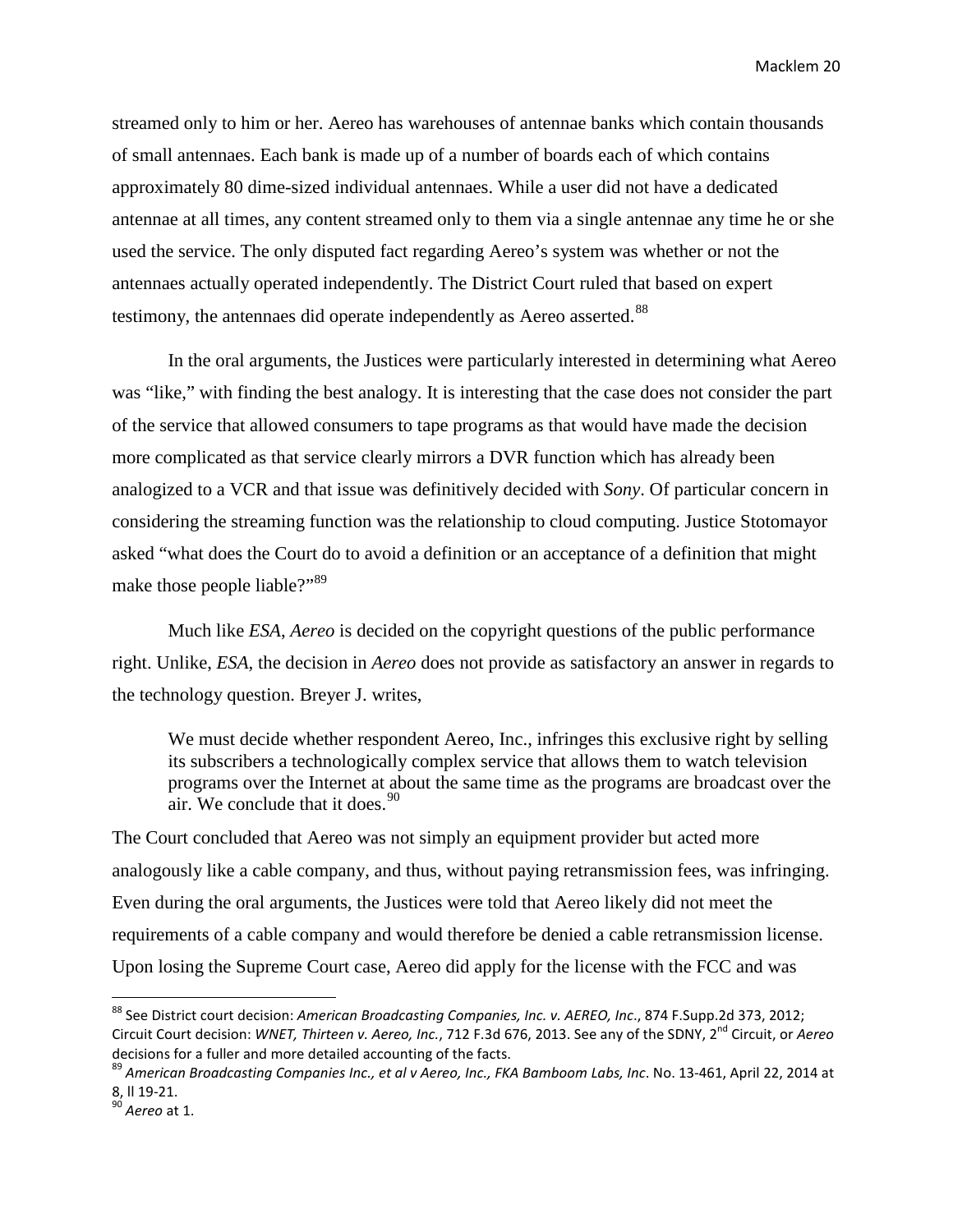subsequently denied. These events lead to the eventual bankruptcy of Aereo. The end result can only be a chilling effect on innovation and new technologies. The Court, somewhat unusually, clearly stated parameters surrounding other technologies:

We cannot now answer more precisely how the Transmit Clause or other provisions of the Copyright Act will apply to technologies not before us. We agree with the Solicitor General that "[q]uestions involving cloud computing,[remote storage] DVRs, and other novel issues not before the Court, as to which 'Congress has not plainly marked [the] course,' should await a case in which they are squarely presented."<sup>[91](#page-20-0)</sup>

This statement, however, creates enough uncertainty, for other technologies to be wary of potentially costly or even ruinous court cases which may or may not go in their favor.

Sheridan posits that the two main opposing forces in copyright are creation and distribution. The move from physical to digital distribution allowed content owners to literally lock down the content with the advent of the Digital Millenium Copyright Act. Sheridan stresses that "[c]opyright commentary has failed to notice the central importance of access to works – *all* works – as a necessary pre-condition to the creation of new works."[92](#page-20-1) *Aereo* would indicate that even innovation in distribution that favors making content available more widely is unwelcome to the content monopolies. As Sheridan states, "favoring the interests associated with the distribution function, to the point of choking off access to works of knowledge will adversely affect the creation of works of knowledge."<sup>[93](#page-20-2)</sup> As an addendum to Sheridan's statement, it is important to add 'entrenched' distributors, who in the media industry are also usually the content owners. It is important to note that Sheridan is writing primarily about access to educational materials, yet her theories apply in a similar way to the media industries – arguably the industry with the economic clout to be driving this bus anyway. Sheridan posits that "less access means" less learning, which may lead to less growth in society as a whole."[94](#page-20-3) Cultural production through the media industries is also important for society as a whole. In media terms, content owners rely on having an audience and it is important to cultivate that audience. Increasingly, media industries rely on having a knowledgeable fanbase. While this is serving the content owners economic interests rather than copyright's underlying commitment to knowledge advancement, it is a real incentive for content producers. Perhaps more in line with the

<span id="page-20-1"></span><span id="page-20-0"></span><sup>91</sup> *Ibid.,* at 17. <sup>92</sup> *Supra* at note 9 at 45. Emphasis in original. <sup>93</sup> *Ibid.*, at 97. <sup>94</sup> *Ibid.*, at 100.

<span id="page-20-2"></span>

<span id="page-20-3"></span>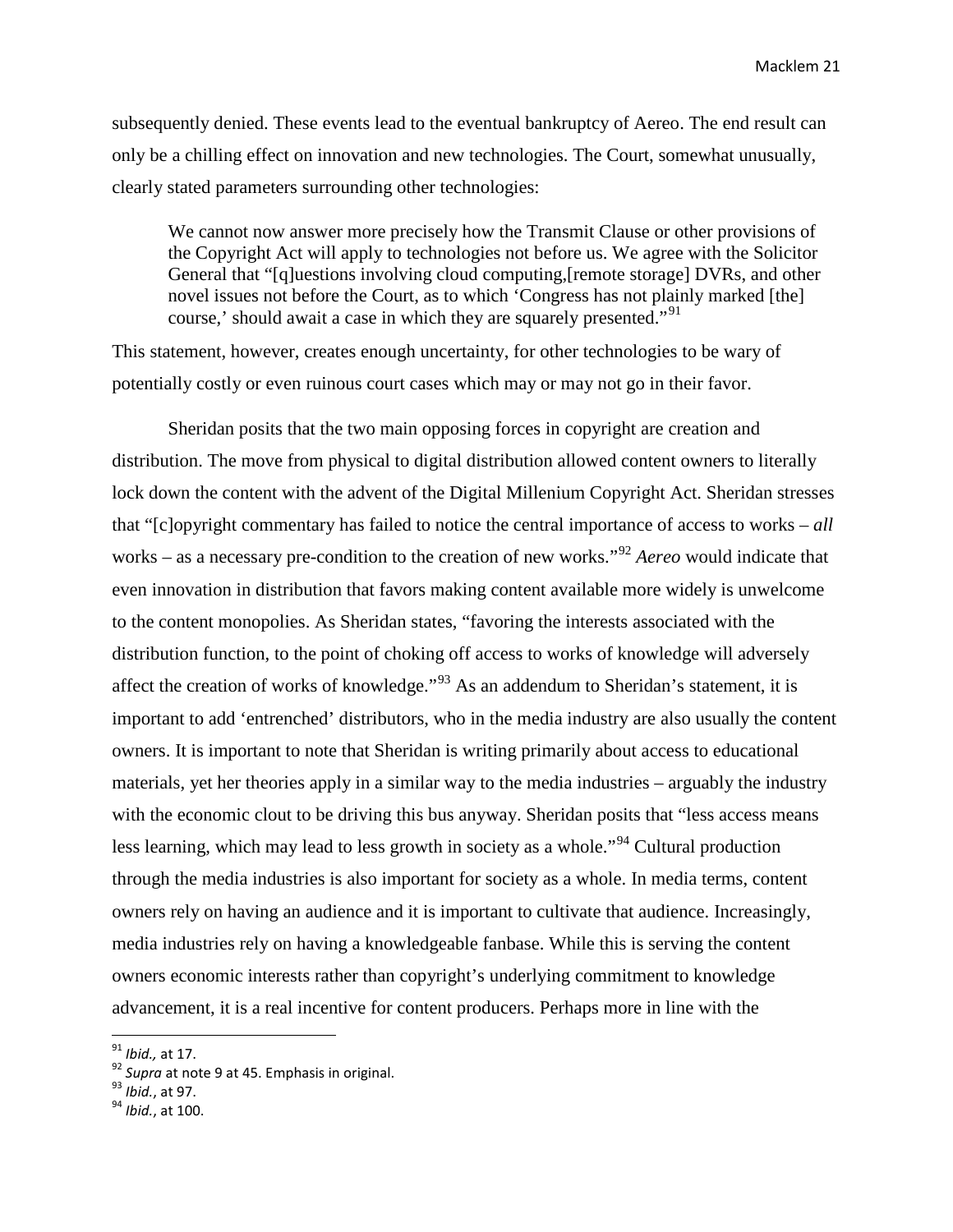knowledge function, the ease of digital distribution has also increased the number of content creators, who will look for at least some certainty in the legalities of their efforts.

#### Conclusion

Both net neutrality and technological neutrality can help to foster better distribution of content that will in turn foster increased creation and dissemination of knowledge. Is anyone seeming to balance technology innovation in digital distribution while keeping both users and owners reasonably happy? Netflix seems to be a leader for several reasons. Their basic model began as an innovative DVD rental system. Owners and users alike were able to easily assess copyright within a system based on a tangible object. Netflix entered into standard licensing agreements with content providers as their service went digital. Users could easily see the benefit to the small cost for large amounts of content. Many creators, especially of documentaries, suddenly had a cost effective means of distribution. Netflix also moved into the creative sphere themselves, once again innovating based on their users' preference for binge watching, creating a release window unlike anything else in the television of film industry. Also, unlike the film and television industry, Netflix does not rely on the standard Nielsen ratings or advertising. In fact, statistics on usage is closely guarded. So much so that Netflix stymied the recent CRTC public consultation, Let's Talk TV by refusing to divulge this information. When Netflix refused to move on the issue, the CRTC was forced to throw up its hands and ended by striking all of the Netflix testimony from the official record. This divide between regulators and innovative content producer/distributors underscores the current lack of clarity about copyright in the digital environment. Sheridan states that "the copyright paradigm of the print era will not address access to knowledge in the digital era."[95](#page-21-0) Sheridan does not dismiss the very real threat of piracy, but it is clear that new models do exist that can provide economically viable alternatives.

Current models are not working when courts must surgically carve out decisions such as in *Aereo*. Regulators and courts can both help to foster creativity and economic growth by providing a level playing field for users, producers, and technology providers through net neutrality and technological neutrality. Craig concludes that the power of technological neutrality

<span id="page-21-0"></span> <sup>95</sup> *Ibid.*, at 106.